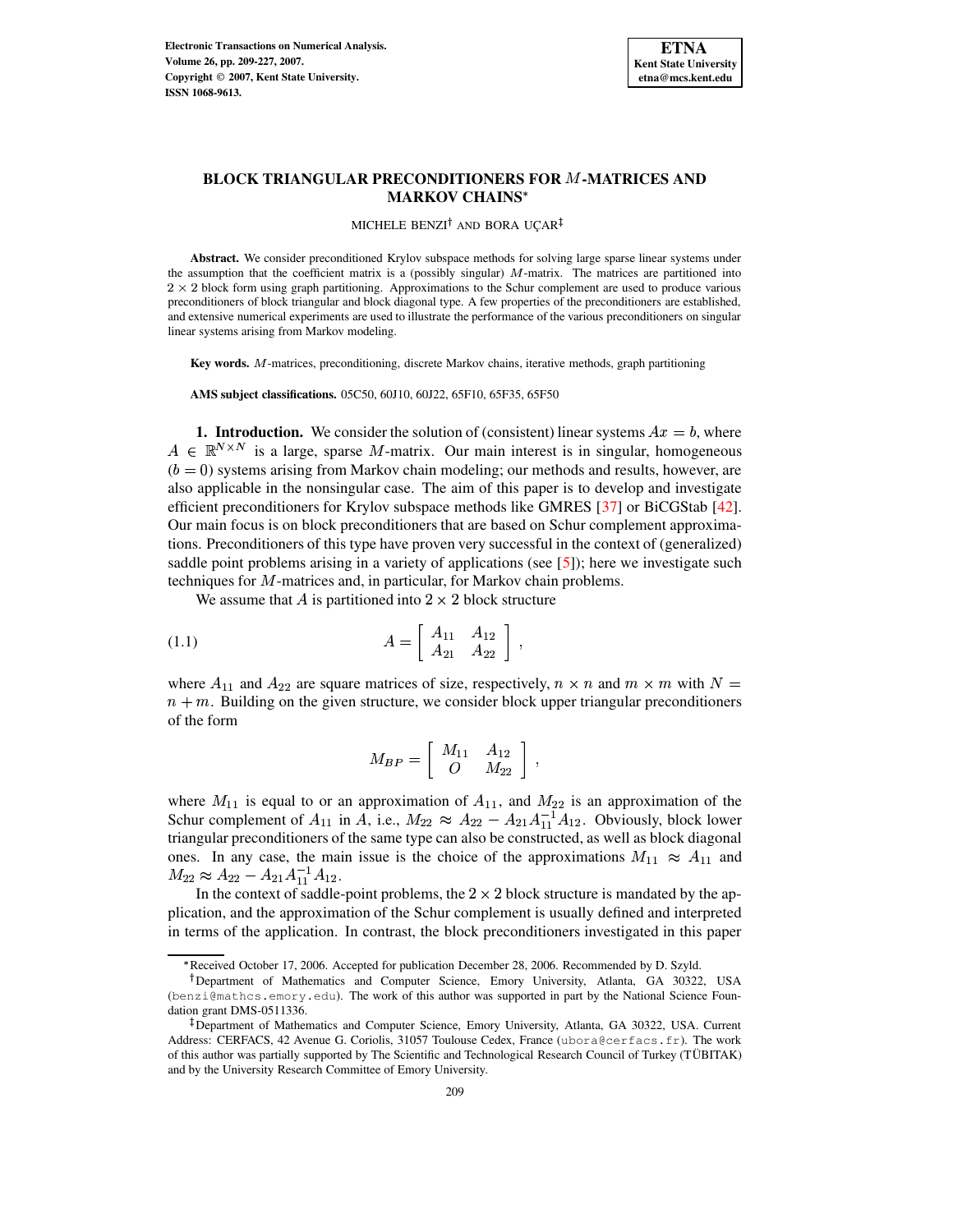use well-known graph partitioning techniques to define the block structure, and make use of  $M$ -matrix properties to define approximations of the Schur complement.

For certain approximations of  $S = A_{22} - A_{21}A_{11}^{-1}A_{12}$ , the block triangular preconditioners proposed in this work are akin to the product splitting preconditioners proposed in [\[10\]](#page-16-1). In fact, we experimentally show that in such cases these two types of preconditioners perform almost the same in terms of convergence rates for a large number of Markov chain problems from the MARCA collection [\[40\]](#page-17-1). However, the block triangular ones are cheaper to construct and apply than the product splitting ones.

The paper is organized as follows. We briefly review background material on  $M$ -matrices, discrete Markov chains, graph partitioning, matrix splittings and product splitting precondi-tioners in Section [2.](#page-1-0) We introduce the block triangular preconditioners in Section [3.](#page-4-0) Section [4](#page-6-0) contains materials on partitioning the matrices into the  $2 \times 2$  block structure [\(1.1\)](#page-0-0) with an eye to future parallel implementations of the proposed preconditioners. In Section [5](#page-8-0) we investigate the effect of the block triangular preconditioner under various partitionings, the properties of the  $2 \times 2$  block structure imposed by the graph partitioning, and the performance of the proposed block triangular preconditioners relative to that of some other well-known preconditioners. We present our conclusions in Section [6.](#page-15-0)

<span id="page-1-0"></span>**2. Background.** Here we borrow some material mainly from [\[9,](#page-16-2) [10,](#page-16-1) [11,](#page-16-3) [43\]](#page-18-1) to provide the reader with a short summary of the concepts and results that are used in building the proposed preconditioners. We also give a brief description of graph partitioning by vertex separator, which can be used to obtain the  $2 \times 2$  block structure [\(1.1\)](#page-0-0).

**2.1. Nonnegative matrices and M-matrices.** A matrix  $A_{N \times N}$  is nonnegative if all of its entries are nonnegative, i.e.,  $A \geq O$  if  $a_{ij} \geq 0$  for all  $1 \leq i, j \leq N$ .

Any matrix  $\vec{A}$  with nonnegative diagonal entries and nonpositive off-diagonal entries can be written in the form

<span id="page-1-1"></span>(2.1) 
$$
A = sI - B, \quad s > 0, \quad B \ge 0.
$$

A matrix A of the form [\(2.1\)](#page-1-1) with  $s \ge \rho(B)$  is called an M-matrix. Here,  $\rho(B)$  denotes the spectral radius of B. If  $s = \rho(B)$  then A is singular, otherwise nonsingular. If A is a nonsingular M-matrix, then  $A^{-1} \geq O$ .

If A is a singular, irreducible M-matrix, then rank  $(A) = N - 1$  and each  $k \times k$  principal square submatrix of A, where  $1 \leq k \leq N$ , is a nonsingular M-matrix. If, furthermore, A is the generator of an ergodic Markov chain (see below), then the Schur complement  $S_{m \times m}$  =  $\sim$   $m$  $A_{22} - A_{21}A_{11}^{-1}A_{12}$  of  $A_{11}$  (cf. [\(1.1\)](#page-0-0)) is a singular, irreducible M-matrix with rank  $m$  – <sup>R</sup> [\[9,](#page-16-2) [29\]](#page-17-2).

**2.2. Stationary distribution of ergodic Markov chains.** Discrete Markov chains with large state spaces arise in many applications, including for instance reliability modeling, queuing network analysis, web-based information retrieval, and computer system perfor-mance evaluation [\[41\]](#page-17-3). As is well known, the long-run behavior of an ergodic (irreducible) Markov chain is described by the stationary distribution vector of the corresponding matrix of transition probabilities. Recall that the stationary probability distribution vector of a finite, ergodic Markov chain with  $N \times N$  transition probability matrix P is the unique  $1 \times N$  vector  $\pi$  which satisfies

$$
\pi = \pi P, \quad \pi_i > 0 \text{ for } i = 1, ..., N, \quad \sum_{i=1}^{N} \pi_i = 1.
$$

Here P is nonnegative  $(p_{ij} \geq 0$  for  $1 \leq i, j \leq N$ ), row-stochastic  $(\sum_{j=1}^{N} p_{ij} = 1$  for  $1 \leq$  $i \leq N$ ), and due to the ergodicity assumption it is irreducible.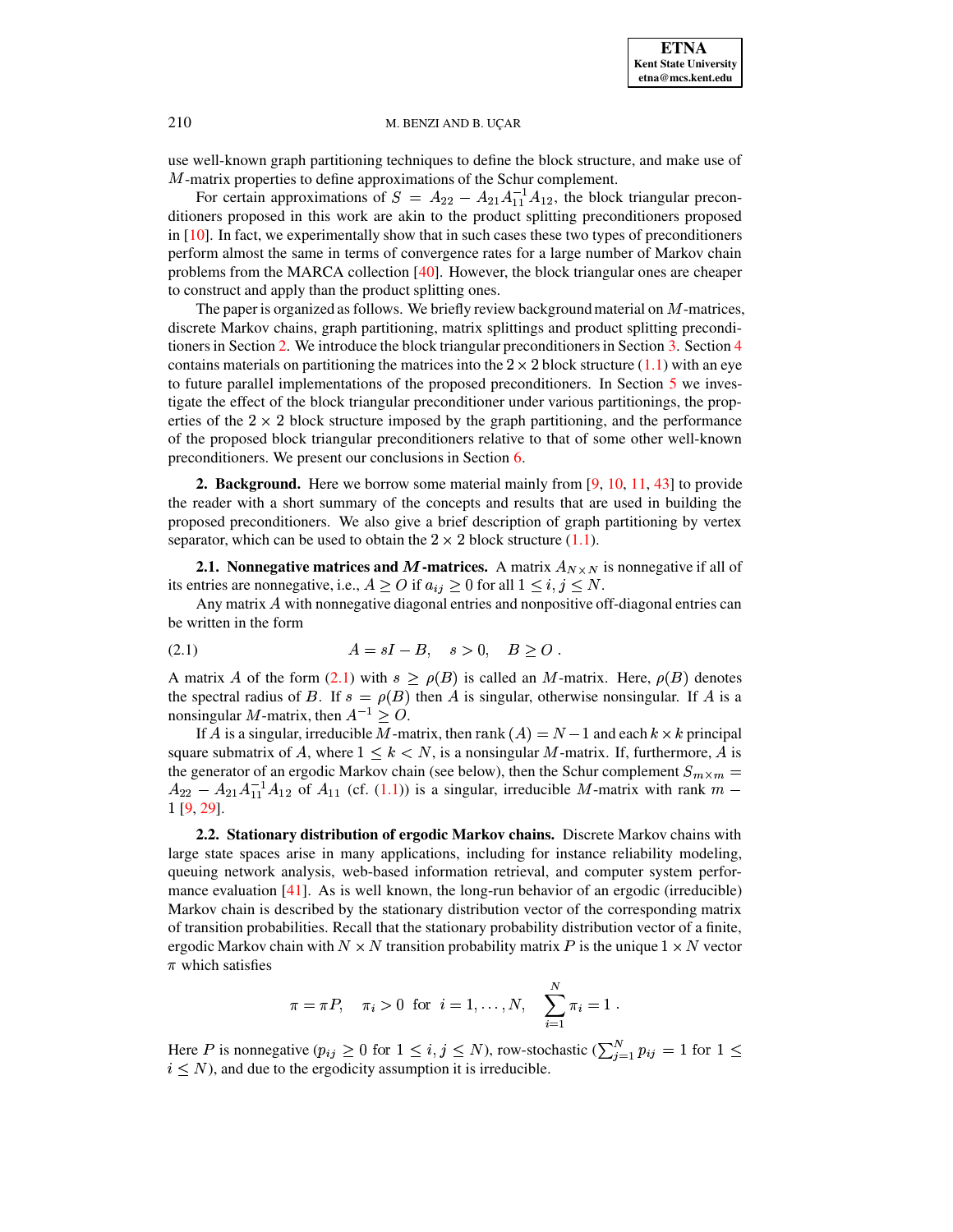The matrix  $A = I - P^T$ , where I is the  $N \times N$  identity matrix, is called the generator of the Markov process. The matrix A is a singular, irreducible M-matrix of rank  $N-1$ . Letting  $x = \pi^T$  and hence  $x^T = x^T P$ , the computation of the stationary vector reduces to finding a nontrivial solution to the homogeneous linear system

$$
Ax=0,
$$

where  $x \in \mathbb{R}^N$ ,  $x_i > 0$  for  $i = 1, ..., N$ , and  $\sum_{i=1}^{N} x_i = 1$ . Perron–Frobenius theory [\[11\]](#page-16-3) implies that such a vector exists and is unique.

Due to the very large number  $N$  of states typical of many real-world applications, there has been increasing interest in recent years in developing parallel algorithms for Markov chain computations; see [\[4,](#page-16-4) [6,](#page-16-5) [12,](#page-16-6) [24,](#page-17-4) [27,](#page-17-5) [30\]](#page-17-6). Most of the attention so far has focused on (linear) stationary iterative methods, including block versions of Jacobi and Gauss–Seidel [\[12,](#page-16-6) [27,](#page-17-5) [30\]](#page-17-6), and on (nonlinear) iterative aggregation/disaggregation schemes specifically tailored to stochastic matrices [\[12,](#page-16-6) [24\]](#page-17-4). In contrast, comparatively little work has been done with parallel preconditioned Krylov subspace methods. The suitability of preconditioned Krylov subspace methods for solving Markov models has been demonstrated, e.g., in [\[32,](#page-17-7) [35\]](#page-17-8), although no discussion of parallelization aspects was given there. Parallel computing aspects can be found in [\[6\]](#page-16-5), where a symmetrizable stationary iteration (Cimmino's method) was accelerated using the Conjugate Gradient method on a Cray T3D, and in [\[27\]](#page-17-5), where an out-of-core, parallel implementation of Conjugate Gradient Squared (with no preconditioning) was used to solve very large Markov models with up to 50 million states. In [\[9\]](#page-16-2), parallel preconditioners based on sparse approximate pseudoinverses were used to speed-up the convergence of BiCGStab, and favorable parallelization results have been reported. In our recent work [\[10\]](#page-16-1), we proposed product splitting preconditioners and discussed parallelization aspects of the proposed preconditioners.

**2.3. Stationary iterations and matrix splittings.** Consider again the solution of a linear system of the form  $Ax = b$ . The representation  $A = B - C$  is called a splitting if B is nonsingular. A splitting gives rise to the stationary iterative method

<span id="page-2-0"></span>
$$
(2.2) \t x^{k+1} = Tx^k + c, \t k = 0, 1, ...,
$$

where  $T = B^{-1}C$  is called the iteration matrix,  $c = B^{-1}b$ , and  $x^0 \in \mathbb{R}^N$  is a given initial vector. The splitting  $A = B - C$  is called (i) *regular* if  $B^{-1} \geq O$  and  $C \geq O$  [\[43\]](#page-18-1), (ii) *weak regular* if  $B^{-1} \geq O$  and  $T \geq O$  [\[11\]](#page-16-3), (iii) an *M*-splitting if  $B$  is an *M*-matrix and  $C \geq$ O [\[38\]](#page-17-9), and (iv) *weak* nonnegative of the second kind if  $B^{-1} \geq O$  and  $I - AB^{-1} \geq O$  [\[44\]](#page-18-2). If A is a nonsingular M-matrix, any of the conditions (i)–(iv) on the splitting  $A = B - C$  is sufficient to ensure the convergence of the stationary iteration  $(2.2)$  to the unique solution of  $Ax = b$ , for any choice of the initial vector  $x^0$ .

A related approach is defined by the *alternating iterations*

<span id="page-2-2"></span>(2.3) 
$$
\begin{cases} x^{k+1/2} = M_1^{-1}N_1x^k + M_1^{-1}b \\ x^{k+1} = M_2^{-1}N_2x^{k+1/2} + M_2^{-1}b, \ k = 0, 1, ..., \end{cases}
$$

where  $A = M_1 - N_1 = M_2 - N_2$  are splittings of A, and  $x^0$  is the initial vector. The convergence of alternating iterations was analyzed by Benzi and Szyld [\[7\]](#page-16-7) under various assumptions on  $A$ , including the singular  $M$ -matrix case. They constructed a (possibly nonunique) splitting  $A = B - C$  associated with the alternating iterations (cf. (10) in [\[7\]](#page-16-7)) with

<span id="page-2-1"></span>
$$
(2.4) \t\t\t B^{-1} = M_2^{-1}(M_1 + M_2 - A)M_1^{-1}.
$$

Clearly, the matrix  $M_1 + M_2 - A$  must be nonsingular for [\(2.4\)](#page-2-1) to be well-defined.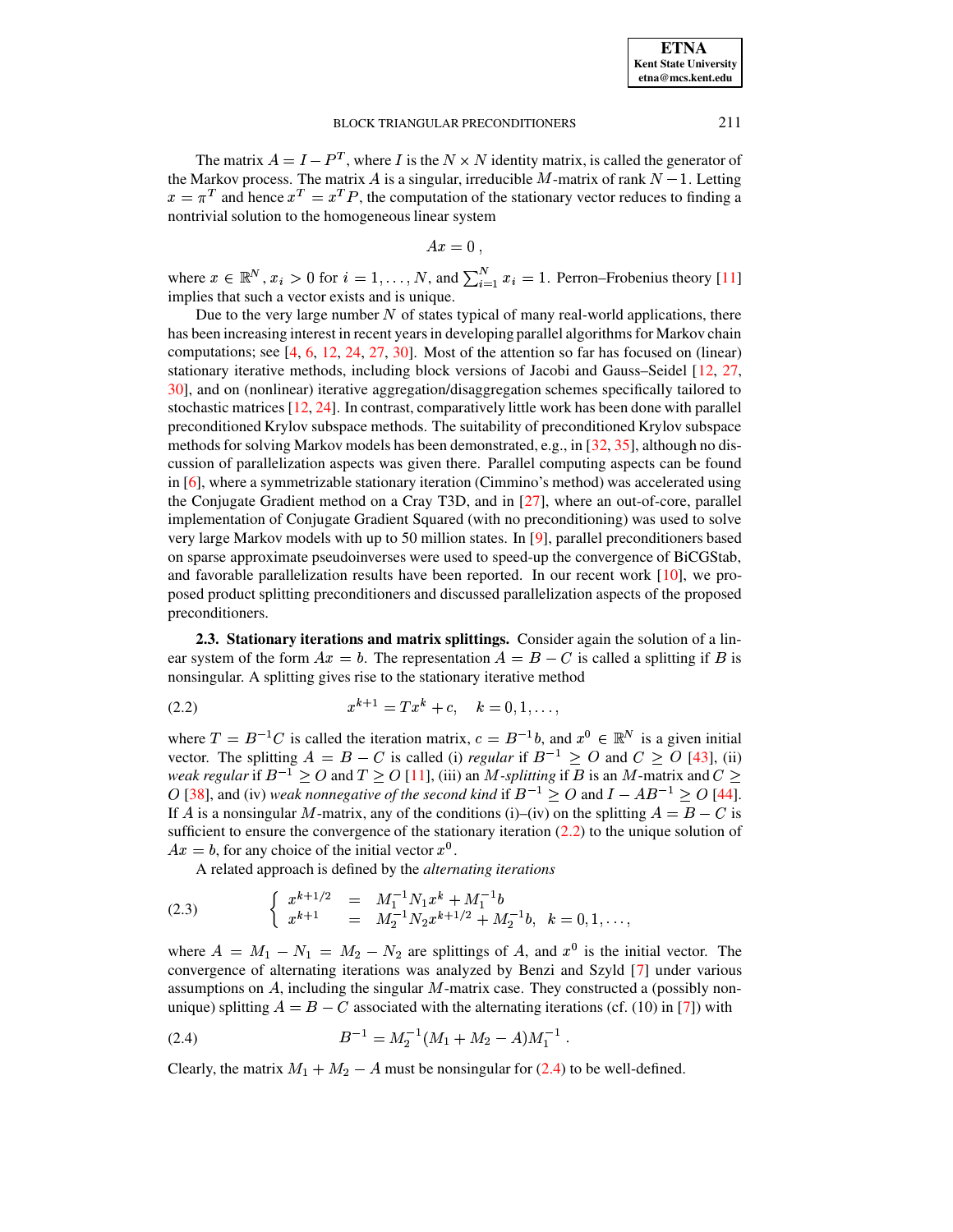<span id="page-3-0"></span>**2.4. Product splitting preconditioners.** The product splitting preconditioners [\[10\]](#page-16-1) are based on alternating iterations [\(2.3\)](#page-2-2) defined by two simple preconditioners. The first preconditioner can be taken to be the well-known block Jacobi preconditioner, i.e.,

$$
M_{BJ} = \left[ \begin{array}{cc} A_{11} & O \\ O & A_{22} \end{array} \right] \ .
$$

Note that  $A_{11}$  and  $A_{22}$  are nonsingular M-matrices, and  $A = M_{BJ} - (M_{BJ} - A)$  is a regular splitting (in fact, an  $M$ -splitting).

The second preconditioner is given by

$$
M_{SC} = \left[ \begin{array}{cc} D_{11} & A_{12} \\ A_{21} & A_{22} \end{array} \right] ,
$$

where,  $D_{11} \neq A_{11}$  stands for an approximation of  $A_{11}$ . In [\[10\]](#page-16-1), we take  $D_{11}$  to be the diagonal matrix formed with the diagonal entries of  $A_{11}$ , e.g.,  $D_{11} = \text{diag}(A_{11})$ . More generally,  $D_{11}$  is a matrix obtained from  $A_{11}$  by setting off-diagonal entries to zero. Thus,  $D_{11}$  is a nonsingular M-matrix [\[43,](#page-18-1) Theorem 3.12]. The Schur complement matrix  $A_{22}$  –  $A_{21}D_{11}^{-1}A_{12}$  is therefore well-defined. It is easy to see that if A is a nonsingular M-matrix, so is  $A_{22} - A_{21}D_{11}^{-1}A_{12}$ ; see, e.g., [\[1\]](#page-16-8). When A is a singular irreducible M-matrix, the Schur complement  $A_{22} - A_{21}D_{11}^{-1}A_{12}$  is a nonsingular M-matrix under the (very mild) structural conditions given in [\[9,](#page-16-2) Theorem 3]. Therefore  $M_{SC}$  is a nonsingular M-matrix and  $A = M_{SC} - (M_{SC} - A)$  is an M-splitting (hence, a regular splitting).

Since both  $M_{BJ}$  and  $M_{SC}$  define regular splittings, the product preconditioner  $M_{PS}$ given by

$$
M_{PS}^{-1} = M_{SC}^{-1}(M_{BJ} + M_{SC} - A)M_{BJ}^{-1} ,
$$

(see [\(2.4\)](#page-2-1)), implicitly defines a weak regular splitting [\[7,](#page-16-7) Theorem 3.4]. Note that since the matrix

$$
M_{BJ} + M_{SC} - A = \left[ \begin{array}{cc} D_{11} & O \\ O & A_{22} \end{array} \right]
$$

is invertible,  $M_{PS}^{-1}$  is well-defined, and so is the corresponding splitting of A.

**2.5. Graph partitioning.** Given an undirected graph  $G = (V, E)$ , the problem of Kway graph partitioning by vertex separator (GPVS) asks for a set of vertices  $V_S$  of minimum size whose removal decomposes the graph  $G$  into  $K$  disconnected subgraphs with balanced sizes. The problem is NP-hard [\[13\]](#page-16-9). Formally,  $\Pi = \{V_1, \ldots, V_K; V_S\}$  is a  $K$ -way vertex partition by vertex separator  $V_S$  if the following conditions hold:  $V_k \subset V$  and  $V_k \neq \emptyset$  for  $1 \leq k \leq K$ ;  $V_k \cap V_\ell = \emptyset$  for  $1 \leq k < \ell \leq K$  and  $V_k \cap V_S = \emptyset$  for  $1 \leq k \leq K$ ;  $\bigcup_k V_k \cup V_S = V$ ; there is no edge between vertices lying in two different parts  $V_k$  and  $V_\ell$  $\sum_{k=1}^{\infty} k^k$  is the solution of  $1 \leq k \leq \ell \leq K$ ;  $W_{max}/W_{avg} \leq \epsilon$ , where  $W_{max}$  is the maximum part size (defined as  $\max_k |V_k|$ ),  $W_{avg}$  is the average part size (defined as  $(|V| - |V_S|)/K$ ), and  $\epsilon$  is a given  $\frac{1}{2}$  maximum allowable imbalance ratio. See the works [\[2,](#page-16-10) [14,](#page-16-11) [20,](#page-17-10) [21,](#page-17-11) [25\]](#page-17-12) for applications of the GPVS and heuristics for GPVS.

In the weighted GPVS problem, the vertices of the given undirected graph have weights. The weight of the separator or a part is defined as the sum of the weights of the vertices that they contain. The objective of the weighted GPVS problem is to minimize the weight of the separator while maintaining a balance criterion on the part weights.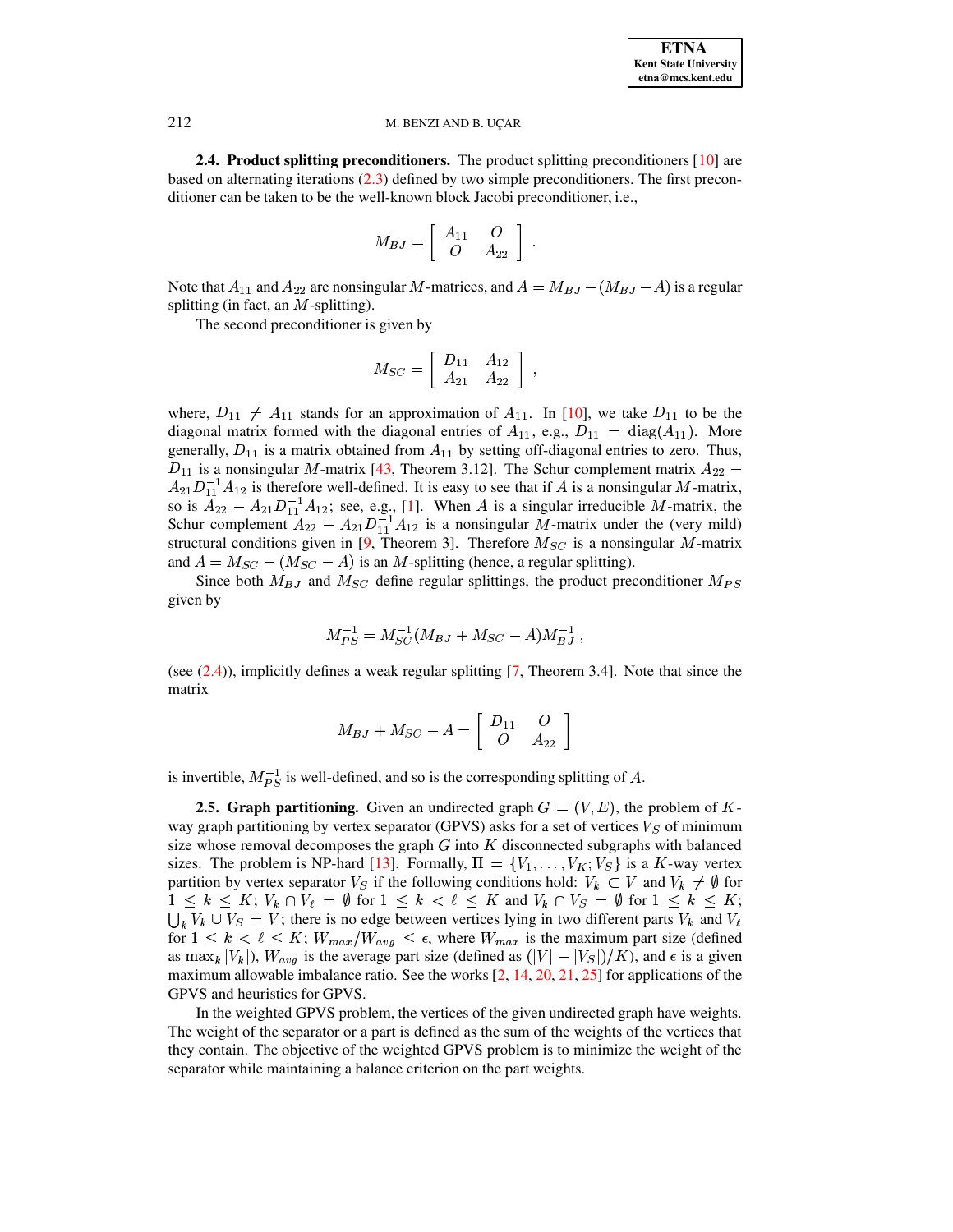| <b>ETNA</b>                  |
|------------------------------|
| <b>Kent State University</b> |
| etna@mcs.kent.edu            |

<span id="page-4-0"></span>**3. Block triangular preconditioners.** Let  $A \in \mathbb{R}^{N \times N}$  be an M-matrix, initially assumed to be nonsingular. Consider a  $2 \times 2$  block structure as in (1.1). Recall from Section 2 that  $A_{11}$ ,  $A_{22}$  and the Schur complement of  $A_{11}$  in A, i.e.,  $S = A_{22} - A_{21}A_{11}^{-1}A_{12}$  are all M-matrices. Note that if  $A_{11}$  is irreducible, then  $A_{11}^{-1}$  is dense and so is S; if  $A_{11}^{-1}$  is reducible (e.g., block diagonal), then  $S$  will still be fairly dense unless the block sizes are very small.

Consider the ideal preconditioner  $[22, 31]$ 

$$
P_0 = \left[ \begin{array}{cc} A_{11} & A_{12} \\ O & S \end{array} \right] \; .
$$

It follows from the block LU factorization

$$
A = \left[ \begin{array}{cc} I & O \\ A_{21}A_{11}^{-1} & I \end{array} \right] \left[ \begin{array}{cc} A_{11} & A_{12} \\ O & S \end{array} \right] = LP_0
$$

that  $AP_0^{-1}$  (and therefore  $P_0^{-1}A$ ) has the eigenvalue  $\lambda = 1$  of multiplicity N as the only point in the spectrum. Also,  $(AP_0^{-1} - I)^2 = (L - I)^2 = O$  which shows that the minimum polynomial of the preconditioned matrix has degree 2; hence, a minimal residual method (like GMRES) is guaranteed to converge in at most two steps. Unfortunately, preconditioning with  $P_0$  is impractical. Here, similar to the situation for saddle point problems, we consider preconditioners obtained by different approximations of  $A_{11}$  and of S.

We start with the case where  $A_{11}$  is solved "exactly", while S is replaced by an approximation  $\hat{S} = A_{22} - A_{21} M_{11}^{-1} A_{21}$  where  $M_{11}^{-1}$  is an approximate inverse of  $A_{11}$ . If we impose the condition that

<span id="page-4-1"></span>(3.1) 
$$
O \le M_{11}^{-1} \le A_{11}^{-1} \quad \text{(entrywise)}
$$

then  $\hat{S}$  is guaranteed to be an M-matrix and invertible if A is invertible; see [1, pp. 263–265]. The condition (3.1) is satisfied (for example) when  $A_{11} = M_{11} - (M_{11} - A_{11})$  is an Msplitting. In particular, if  $M_{11} = diag(A_{11})$  (or any other approximation obtained by setting any off-diagonal entries of  $A_{11}$  to zero), then the condition (3.1) is satisfied.

Assume that linear systems with  $\hat{S}$  are solved exactly. Then, the preconditioner is

$$
P_1 = \left[ \begin{array}{cc} A_{11} & A_{12} \\ O & \hat{S} \end{array} \right] \; .
$$

A simple calculation shows that

$$
AP_1^{-1} = \left[ \begin{array}{cc} I & O \\ A_{21}A_{11}^{-1} & S\hat{S}^{-1} \end{array} \right] .
$$

Hence,  $AP_1^{-1}$  (or  $P_1^{-1}A$ ) has the eigenvalue  $\lambda = 1$  of multiplicity at least n, while the remaining m eigenvalues are those of  $S\hat{S}^{-1}$ . These m eigenvalues lie in the open disk centered at  $(1,0)$  of radius 1. To show this, consider the following matrix splitting

$$
A = P_1 - (P_1 - A) = \begin{bmatrix} A_{11} & A_{12} \\ O & S \end{bmatrix} - \begin{bmatrix} O & O \\ -A_{21} & -A_{21}M_{11}^{-1}A_{12} \end{bmatrix}.
$$

Note that this splitting is not a regular splitting, since  $-A_{21}M_{11}^{-1}A_{12} \leq O$ . However, we have the following result.

THEOREM 3.1. The splitting  $A = P_1 - (P_1 - A)$  is a weak nonnegative splitting of the second kind.

213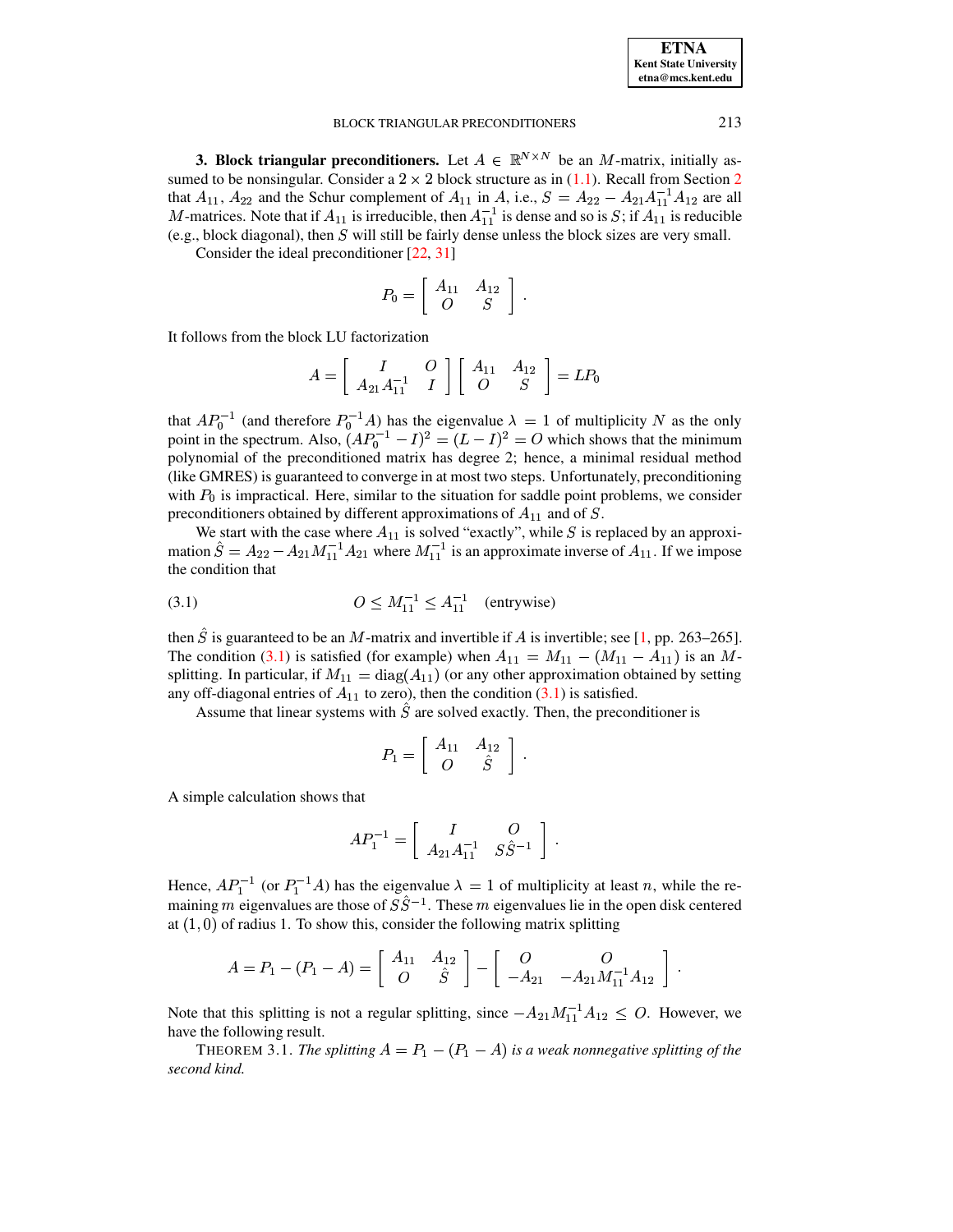*Proof.* Due to the condition (3.1),  $P_1$  is an M-matrix, and hence  $P^{-1} \geq O$ . We only need to check the nonnegativity of

$$
I - AP_1^{-1} = \begin{bmatrix} 0 & O \\ -A_{21}A_{11}^{-1} & I - S\hat{S}^{-1} \end{bmatrix}.
$$

Clearly  $-A_{21}A_{11}^{-1} \geq O$  (since  $A_{21} \leq O$  and  $A_{11}^{-1} \geq O$ ). We need to show  $I - S\hat{S}^{-1} \geq O$ . We have

$$
S = A_{22} - A_{21}A_{11}^{-1}A_{12}
$$
  
=  $A_{22} - A_{21}(A_{11}^{-1} - M_{11}^{-1} + M_{11}^{-1})A_{12}$   
=  $A_{22} - A_{21}M_{11}^{-1}A_{12} - A_{21}(A_{11}^{-1} - M_{11}^{-1})A_{12}$   
=  $\hat{S} - R$ ,

where  $R = A_{21}(A_{11}^{-1} - M_{11}^{-1})A_{12}$  is nonnegative, since  $A_{11}^{-1} \ge M_{11}^{-1}$  (3.1). Recall that  $\hat{S}$  is an *M*-matrix, therefore  $I - S\hat{S}^{-1} = (\hat{S} - S)\hat{S}^{-1} = R\hat{S}^{-1} \ge O$ .  $\square$ 

Since A is an invertible M-matrix and  $A = P_1 - (P_1 - A)$  is a weak nonnegative splitting of the second kind, it is a convergent splitting:  $\rho(I - AP_1^{-1}) < 1$ ; see [44]. In other words, all<br>the eigenvalues of  $AP_1^{-1}$  or  $(P_1^{-1}A)$  satisfy  $|\lambda - 1| < 1$ . For the special case  $M_{11}^{-1} = A_{11}^{-1}$ ,<br>we have  $P_1 = P_0$  a

In practice, exact solves with  $A_{11}$  or  $\hat{S}$  may be impractical or not advisable on the grounds of efficiency or numerical stability. This leads to the following three variants. The first one is

$$
P_2 = \left[ \begin{array}{cc} \hat{A}_{11} & A_{12} \\ O & \hat{S} \end{array} \right] \,, \quad \hat{A}_{11} \approx A_{11}
$$

where we have inexact solves with  $A_{11}$  and exact solves with  $\hat{S}$ . We can assume that  $A_{11}$  =  $\hat{A}_{11}$  –  $(\hat{A}_{11} - A_{11})$  is a regular splitting, or even an M-splitting. Another variant is

$$
P_3 = \left[ \begin{array}{cc} A_{11} & A_{12} \\ O & \tilde{S} \end{array} \right] , \ \tilde{S} \approx \hat{S} ,
$$

where we have exact solves with  $A_{11}$  and inexact solves with  $\hat{S}$ . Here we can assume that  $\hat{S} = \tilde{S} - (\tilde{S} - \hat{S})$  is a regular splitting.  $P_3$  can be analyzed exactly like  $P_1$ . Finally we consider

$$
P_4 = \left[ \begin{array}{cc} \hat{A}_{11} & A_{12} \\ O & \tilde{S} \end{array} \right] , \ \hat{A}_{11} \approx A_{11} , \ \tilde{S} \approx \hat{S} ,
$$

where we can assume that both  $\hat{A}_{11}$  and  $\tilde{S}$  induce regular splittings of  $A_{11}$  and  $\hat{S}$ , respectively. In practice, we use  $P_4$  with  $\hat{A}_{11}$  and  $\tilde{S}$  coming from incomplete LU factorizations (ILU) of  $A_{11}$  and  $\ddot{S}$ . Note that unlike position-based ILU's, threshold-based ILU's do not always lead to regular splittings (see Section 10.4.2 in [36]). In general, however, threshold-based ILUs often perform better than position-based ones, and the clustering of the eigenvalues of the preconditioned matrices around unity can be easily controlled by the drop tolerance: the smaller the drop tolerance, the tighter the cluster around  $(1,0)$  can be expected to be. We remark that although in the nonnormal case the eigenvalue distribution may not govern the rate of convergence of Krylov subspace methods, it is often the case in practice that a clustered spectrum (away from zero) results in rapid convergence. More precisely, for residual

214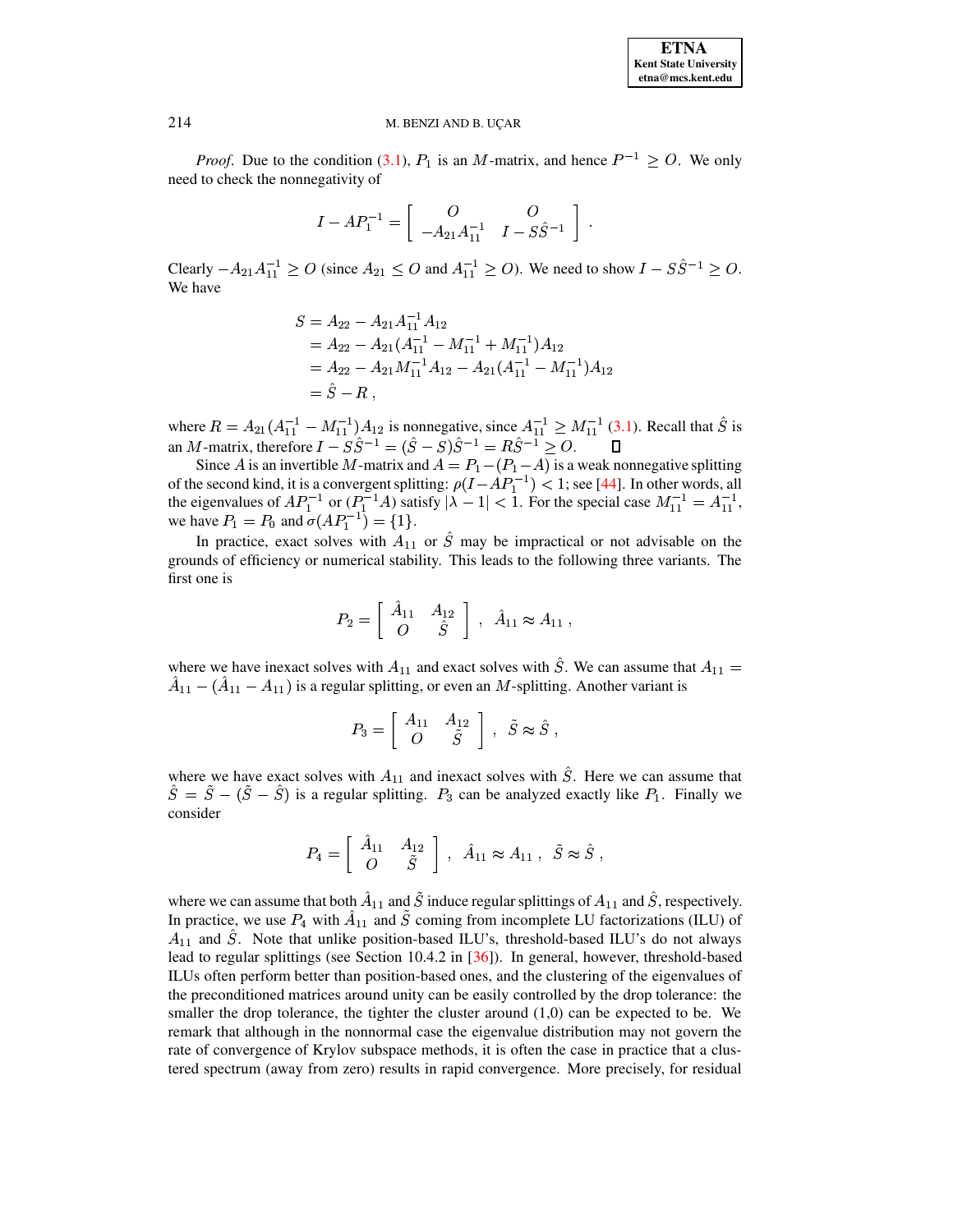minimizing methods(like GMRES), a sufficient condition for fast convergence is that the preconditioned matrix is diagonalizable with well-conditioned eigenvector matrix and with all of its eigenvalues clustered away from zero; see, e.g., the recent survey [\[39\]](#page-17-16). Unfortunately, it is generally very difficult to derive bounds on the condition number of the eigenvector matrix. Another sufficient condition is that the minimum polynomial of the preconditioned matrix be of low degree, since such degree is an upper bound on the number of GMRES steps needed to reach the exact solution. If the preconditioner is a good approximation of an "ideal" one that yields a preconditioned matrix with a minimum polynomial of low degree, convergence may be quite fast.

When A is a singular, irreducible M-matrix, then the splittings  $A = P_i - (P_i - A)$  satisfy  $\rho(I - AP_i^{-1}) = 1$ , and the spectrum of  $AP_i^{-1}$  will also include the eigenvalue  $\lambda = 0$  (for  $i =$ 1, ..., 4). We also note that  $\lambda = 0$  is a simple eigenvalue, and the splitting  $A = P_i - (P_i - A)$ is semiconvergent, if  $S - S$  contains no zero rows and S is irreducible; see [\[11\]](#page-16-3). The zero eigenvalue, in any event, does not negatively affect the convergence of Krylov methods like GMRES; in practice, the only effect is to introduce a set of (Lebesgue) measure zero of "bad" initial vectors. More precisely, it follows from the discussion in [\[17,](#page-17-17) [23\]](#page-17-18) that the initial vector  $x^0$  must not lie in the column space of the preconditioned matrix. This condition on  $x^0$  can be easily fulfilled, for instance by using a random initial vector.

# **4. Building the block triangular preconditioner.**

<span id="page-6-0"></span>**4.1. Defining the blocks.** The first requirement to be met in permuting the matrix A into  $2 \times 2$  block structure [\(1.1\)](#page-0-0) is that the permutation should be symmetric. If A is nonsingular or obtained from the transition probability matrix of an irreducible Markov chain, then a symmetric permutation on the rows and columns of A guarantees that  $A_{11}$  and  $A_{22}$  are invertible  $M$ -matrices.

The second requirement, as already discussed in Section [3,](#page-4-0) is to keep the order n of  $A_{11}$ as large as possible to maximize the number of (near) unit eigenvalues of the preconditioned matrix  $(AP_i^{-1}$  for  $i = 1, 2, 3,$  and 4). The requirement is important in order to have fast convergence of the Krylov subspace method, since  $m$ , the size of  $A_{22}$ , is an upper bound on the number of non-unit eigenvalues. Strictly speaking, this is true only if we assume exact solves in the application of the preconditioner, e.g., for  $AP_1^{-1}$ . In practice we will use inexact solves, and rather than having  $n$  eigenvalues (or more) exactly equal to 1, there will be a cluster of at least *n* eigenvalues near the point  $(1, 0)$ . Still, we want this cluster to contain as many eigenvalues as possible.

The second requirement is also desirable from the point of view of parallel implementation. A possible parallelization approach would be constructing and solving the linear systems with approximate Schur complements on a single processor, and then solving the linear systems with  $A_{11}$  in parallel. This approach has been taken previously in parallelizing applications of approximate inverse preconditioners in Markov chain analysis [\[9\]](#page-16-2). Another possible approach would be parallelizing the solution of the approximate Schur complement systems either by allowing redundancies in the computations (each processor can form the whole system or a part of it) or by running a parallel solver on those systems. In both cases, the solution with the approximate Schur complement system constitutes a serial bottleneck and requires additional storage space.

The third requirement, not necessary for the convergence analysis but crucial for an efficient implementation, is that  $A_{11}$  should be block diagonal with subblocks of approximately equal size and density. Given K subblocks in the (1,1) block  $A_{11}$ , the K linear systems stemming from  $A_{11}$  can be solved independently. Meeting this requirement for a serial implementation will enable solution of very large systems, since the subblocks can be handled one at a time. In any admissible parallelization, each of these subblocks would more likely be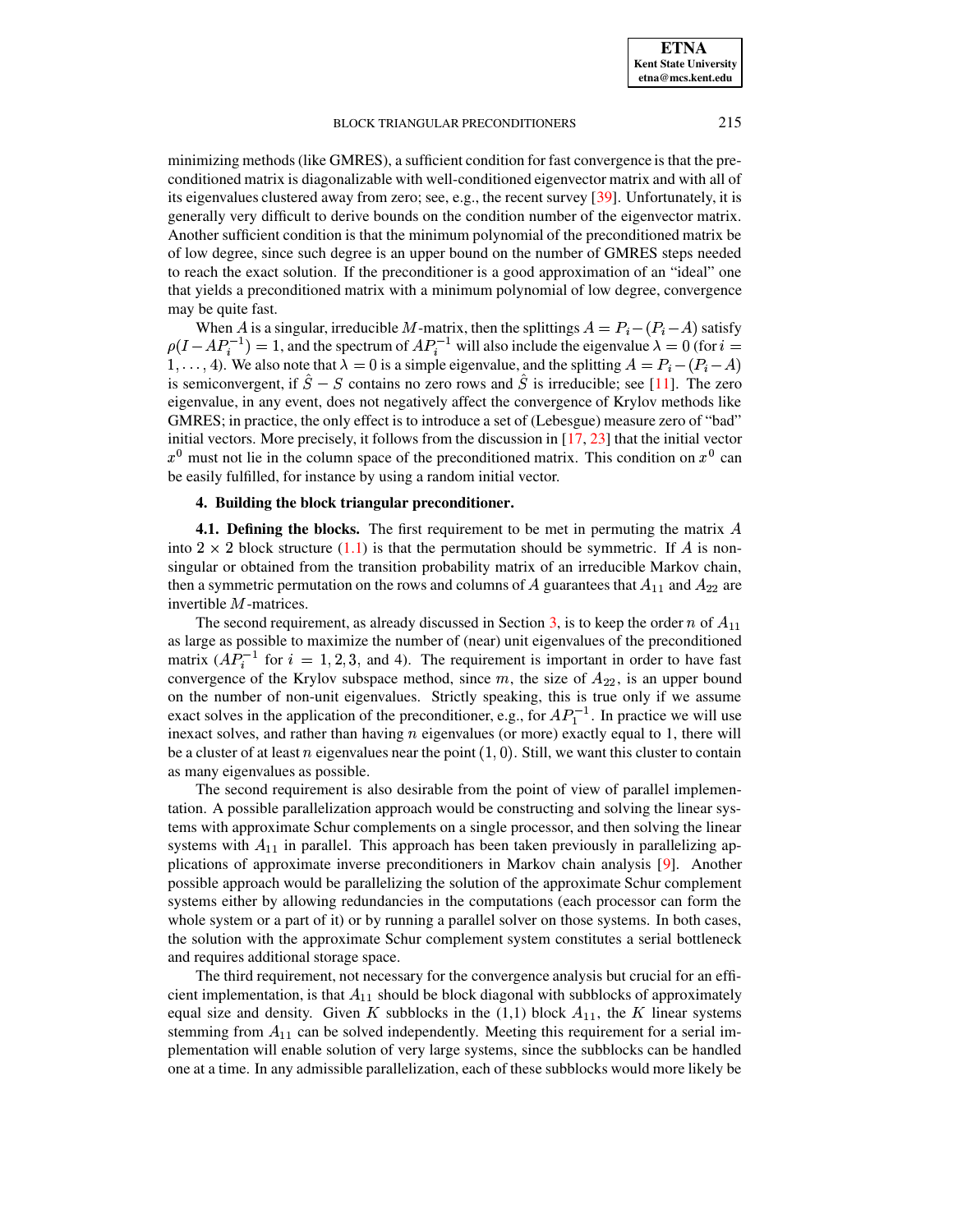assigned to a single processor. Therefore, maintaining balance on the sizes and the densities of the subblocks will relate to maintaining balance on computational loads of the processors. Furthermore, it is desirable that the sizes of these subblocks be larger than the order  $m$  of  $A_{22}$ , if possible, for the reasons given for the second requirement.

Meeting all of the above three requirements is a very challenging task. Therefore, as a pragmatic approach we apply well established heuristics for addressing the remaining three requirements. As it is common, we adopt the standard undirected graph model to represent a square matrix  $A_{N \times N}$ . The vertices of the graph  $G(A) = (V, E)$  correspond to the rows and columns of A and the edges correspond to the nonzeros of A. The vertex  $v_i \in V$  represents the *i*th row and the *i*th column of A, and there exists an edge  $(v_i, v_j) \in E$  if  $a_{ij}$  and  $a_{ji}$  are nonzero.

Consider a partitioning  $\Pi = \{V_1, \ldots, V_K; V_S\}$  of  $G(A)$  with vertex separator  $V_S$ . The matrix A can be permuted into the  $2 \times 2$  block structure [\(1.1\)](#page-0-0) by permuting the rows and columns associated with the vertices in  $\bigcup_k V_k$  before the rows and columns associated with the vertices in  $V_S$ . That is,  $V_S$  defines the rows and columns of the (2,2) block  $A_{22}$ . Notice that the resulting permutation is symmetric, and hence the first requirement is met. Furthermore, since GPVS tries to minimize the size of the separator set  $V<sub>S</sub>$ , it tries to minimize the order of the block  $A_{22}$ . Therefore, the permutation induced by  $\Pi$  meets the second requirement as well.

Consider the  $A_{11}$  block defined by the vertices in  $\bigcup_k V_k$ . The rows and columns that are associated with the vertices in  $V_k$  can be permuted before the rows and columns associated with the vertices in  $V_{\ell}$  for  $1 \leq k < \ell \leq K$ . Such a permutation of  $A_{11}$  gives rise to diagonal subblocks. Since we have already constructed  $A_{22}$  using  $V_S$ , we end up with the following structure:

$$
A = \begin{bmatrix} A_1 & & & & B_1 \\ & A_2 & & & B_2 \\ & & \ddots & & \vdots \\ & & & A_K & B_K \\ & & & & & A_K \end{bmatrix}.
$$

The diagonal blocks  $A_1, \ldots, A_K$  correspond to the vertex parts  $V_1, \ldots, V_K$ , and therefore have approximately the same order. The off-diagonal blocks  $B_i, C_i$  represent the connections between the subgraphs, and the diagonal block  $A<sub>S</sub>$  represents the connections between nodes in the separator set. Note that if  $\vec{A}$  is nonsingular or obtained from the transition probability matrix of an irreducible Markov chain, then each block  $A_i$  is a nonsingular  $M$ -matrix. Thus, graph partitioning induces a reordering and block partitioning of the matrix  $\vec{A}$  in the form  $(1.1)$  where

$$
A_{11} = \text{diag}(A_1, A_2, \dots, A_K), A_{22} = A_S
$$

and

$$
A_{12} = [B_1^T \ B_2^T \ \cdots \ B_K^T]^T, \ A_{21} = [C_1 \ C_2 \ \cdots \ C_K].
$$

Therefore, the permutation induced by the GPVS partially addresses the third requirement. Note that the GPVS formulation ignores the requirement of balancing the densities of the diagonal subblocks of  $A_{11}$ . In fact, obtaining balance on the densities of the diagonal blocks is a complex partitioning requirement that cannot be met before a partitioning takes place (see [\[33\]](#page-17-19) for a possible solution) even with a weighted GPVS formulation.

If the matrix is structurally nonsymmetric, which is common for matrices arising from Markov chains, then A cannot be modeled with undirected graphs. In this case, a  $2 \times 2$  block structure can be obtained by partitioning the graph of  $A+A^T$ .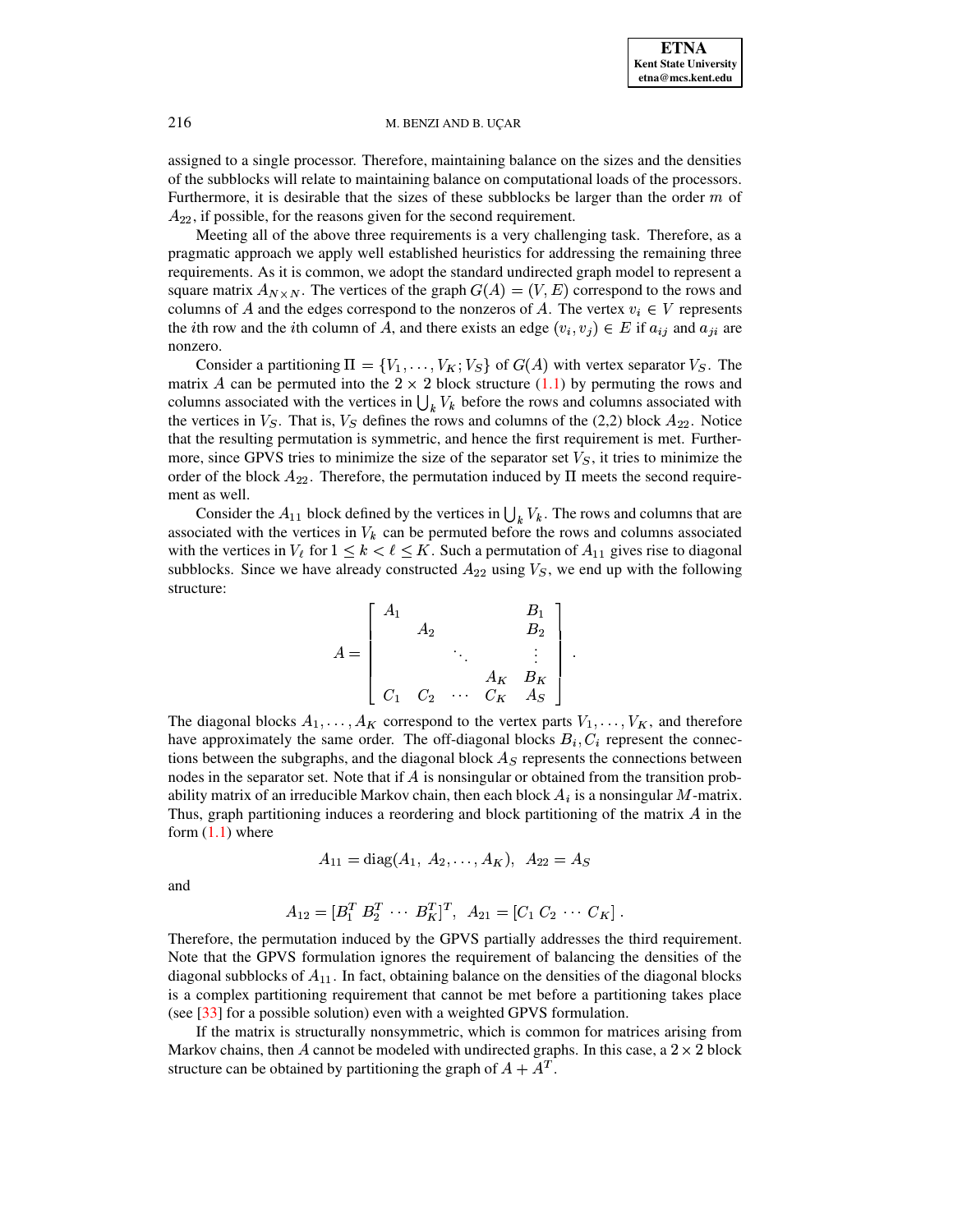**ETNA Kent State University** etna@mcs.kent.edu

## BLOCK TRIANGULAR PRECONDITIONERS

<span id="page-8-1"></span>4.2. Approximating the Schur complement. Recall from Section 3 that we are interested in approximations of the Schur complement of the form  $\hat{S} = A_{22} - A_{21} M_{11}^{-1} A_{21}$ where  $M_{11}^{-1}$  is an approximate inverse of  $A_{11}$  satisfying (3.1). The approximate Schur complement  $\hat{S}$  is required to be nonsingular. As mentioned in Section 2.4, this requirement is satisfied under the structural conditions given in [9, Theorem 3]. We found the rather crude approximation  $M_{11} = diag(A_{11})$  to be quite satisfying. It is easy to invert and apply, and also it maintains a great deal of sparsity in  $\hat{S}$ . Apart from this approximation, we also tried  $M_{11} = \hat{A}_{11}$  with  $\hat{A}_{11} = \bar{L}_{11} \bar{U}_{11}$  (an incomplete factorization of  $A_{11}$ ), the same approximation used in the  $(1,1)$  blocks of  $P_2$  and  $P_4$ . This works well in terms of reducing the number of iterations and in all experiments it delivered the smallest number of iterations; however, this good rate of convergence came at the price of a prohibitive preconditioner construction overhead, and in a few cases it failed due to lack of space for S. In actual computation with both choices of  $M_{11}$ , the Schur complement matrix S was always observed to be nonsingular.

In an attempt to find a midway, we tried to construct a block diagonal (up to a symmetric permutation)  $M_{11}$  with  $1 \times 1$  and  $2 \times 2$  blocks. We create a list of all pairs  $\langle i, j \rangle$  with  $i < j$  and either  $a_{ij}$  or  $a_{ji}$  or both are nonzero. Each of these pairs is a candidate for a  $2 \times 2$  block of the form  $\begin{bmatrix} a_{ii} & a_{ij} \\ a_{ji} & a_{jj} \end{bmatrix}$ . Then we visit the candidates in the descending order of the determinants of the corresponding 2  $\times$  2 blocks, where the determinant of the pair  $\langle i, j \rangle$  is computed using  $a_{ii}a_{jj} - a_{ij}a_{ji}$ . At candidate  $\langle i, j \rangle$ , if both i and j are not included in any  $2 \times 2$  block, we form the corresponding  $2 \times 2$  block. Otherwise, we proceed to the next candidate. Any row *i* (and hence column) that is not included in a 2  $\times$  2 block defines a 1  $\times$  1 block  $a_{ii}$  in  $M_{11}$ . Note that this greedy algorithm tries to maximize the minimum of the determinants of the 2  $\times$  2 blocks in  $M_{11}$  and hence tries to yield a well-conditioned matrix  $M_{11}$  without any attempt to maximize the number of those blocks. Similar algorithms were used in [18, 19] in preconditioning indefinite systems and were found to be useful. In our case, however, this choice of  $M_{11}$  did not improve upon the simple diagonal one.

<span id="page-8-0"></span>**5. Numerical experiments.** In this section, we report on experimental results obtained with a Matlab 7.1.0 implementation on a 2.2 GHz dual core AMD Opteron Processor 875 with 4GB main memory. The main goal was to test the proposed block preconditioners and to compare them with a few other techniques, including the product splitting preconditioner  $[10]$ . The Krylov method used was GMRES  $[37]$ . For completeness we performed experiments with the stationary iterations corresponding to the various splittings (without GMRES acceleration), but they were found to converge too slowly to be competitive with preconditioned GMRES. Therefore, we do not show these results.

The various methods were tested on the generator matrices of some Markov chain models provided in the MARCA (MARkov Chain Analyzer) collection  $[40]$ . The models are discussed in  $[16, 32, 34]$  and have been used to compare different solution methods in  $[9, 10, 10]$ 15] and elsewhere. These matrices are infinitesimal generators of time-continuous Markov chains, but can be easily converted (as we did) to the form  $A = I - P<sup>T</sup>$ , with P rowstochastic, so that A corresponds to a discrete-time Markov chain, known as the *embedded Markov chain*; see [41, Chapter 1.4.3]. The preconditioning techniques described in this paper can be applied to either form of the generator matrix.

We performed a large number of tests on numerous matrices; here we present a selection of results for a few test matrices, chosen to be representative of our overall findings. Table 5.1 displays the properties of the chosen test matrices. Each matrix is named by its family followed by its index in the family. For example, mutex09 refers to the 9th matrix in the mutex family. The matrices from the mutex and ncd families are structurally symmetric, the matrices from the qnatm and twod families are structurally nonsymmetric, and the ma-

217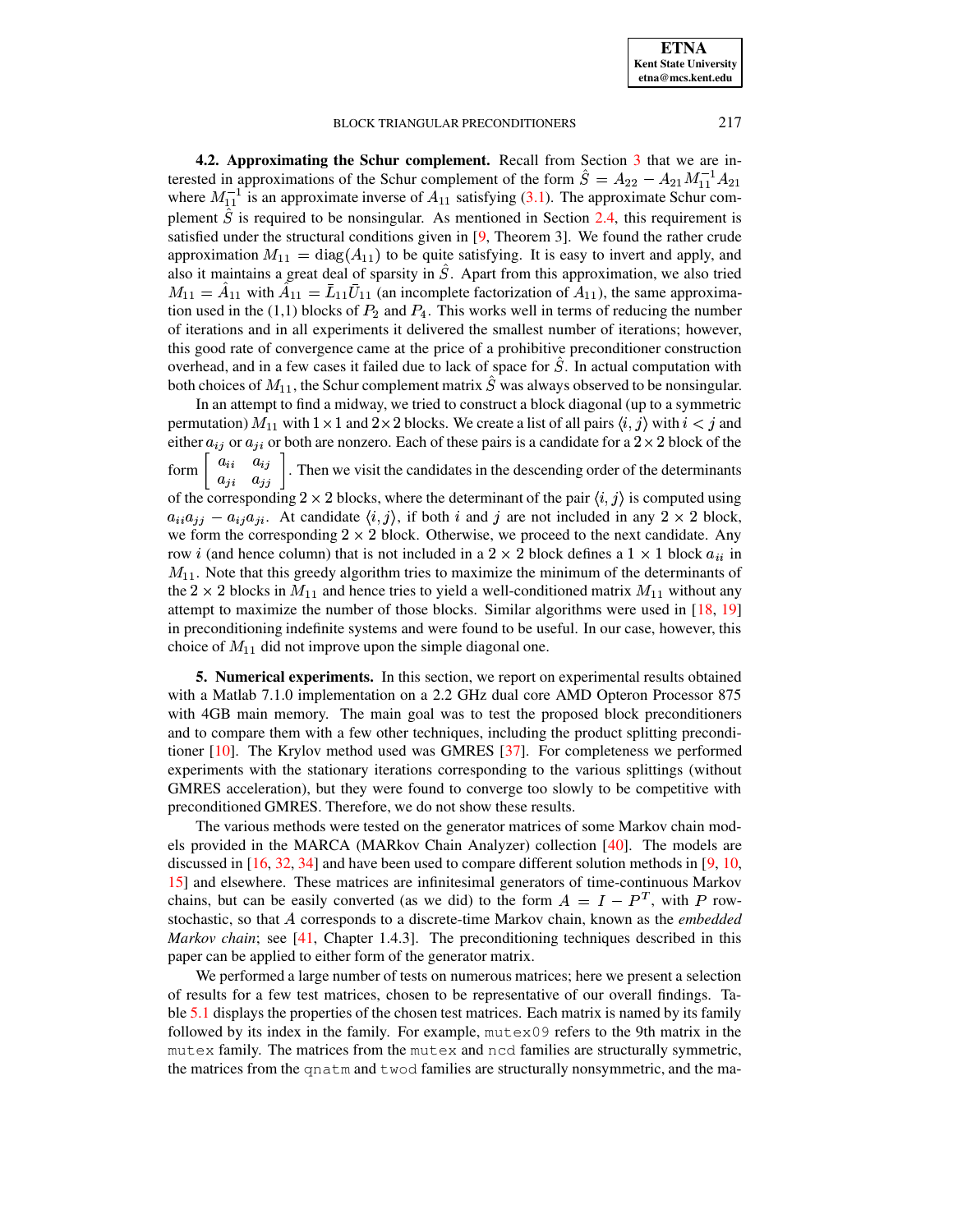<span id="page-9-0"></span>

| Matrix        | number of | number of nonzeros  |         |                |     |                |     |  |  |  |
|---------------|-----------|---------------------|---------|----------------|-----|----------------|-----|--|--|--|
|               | rows/cols | total               | average | row            |     |                | col |  |  |  |
|               | Ν         |                     | row/col | min            | max | min            | max |  |  |  |
| mutex09       | 65535     | 1114079             | 17.0    | 16             | 17  | 16             | 17  |  |  |  |
| mutex12       | 263950    | 4031310             | 15.3    | 9              | 21  | 9              | 21  |  |  |  |
| ncd07         | 62196     | 420036              | 6.8     | $\overline{c}$ |     | $\overline{c}$ |     |  |  |  |
| ncd10         | 176851    | 1207051             | 6.8     | 2              | 7   | 2              |     |  |  |  |
| $q$ natm $06$ | 79220     | $533\overline{120}$ | 6.7     | 3              | 9   | 4              |     |  |  |  |
| $q$ natm $07$ | 130068    | 875896              | 6.7     | 3              | 9   | 4              |     |  |  |  |
| tcomm16       | 13671     | 67381               | 4.9     | $\overline{c}$ | 5   | $\overline{c}$ | 5   |  |  |  |
| tcomm20       | 17081     | 84211               | 4.9     | 2              | 5   | 2              | 5   |  |  |  |
| twod08        | 66177     | 263425              | 4.0     | 2              | 4   | 2              |     |  |  |  |
| twod10        | 263169    | 1050625             | 4.0     | 2              | 4   | 2              |     |  |  |  |

# TABLE 5.1 *Properties of the generator matrices.*

trices from the tcomm family are very close to being structurally symmetric—the nonzero patterns of tcomm20 and tcomm16 differ from the nonzero patterns of their transposes in only 60 locations.

We compared the block preconditioner (BT) with the block Jacobi (BJ), block Gauss-Seidel (BGS), block successive overrelaxation (BSOR), and product splitting (PS) preconditioners. The block Gauss-Seidel (BGS) and the block successive overrelaxation (BSOR) preconditioners are given, respectively, by

$$
M_{BGS} = \begin{bmatrix} A_{11} & A_{12} \\ O & A_{22} \end{bmatrix} \text{ or } M_{BGS} = \begin{bmatrix} A_{11} & O \\ A_{21} & A_{22} \end{bmatrix},
$$
  

$$
M_{BSOR} = \begin{bmatrix} \frac{1}{\omega} A_{11} & A_{12} \\ O & \frac{1}{\omega} A_{22} \end{bmatrix} \text{ or } M_{BSOR} = \begin{bmatrix} \frac{1}{\omega} A_{11} & O \\ A_{21} & \frac{1}{\omega} A_{22} \end{bmatrix}.
$$

In agreement with previously reported results [\[15\]](#page-17-24) on the MARCA collection, we observed that  $\omega = 1.0$  (which reduces the BSOR to BGS) or very close to 1.0 is nearly always the best choice of the relaxation parameter for BSOR. We also observed that for most MARCA problems, the block lower triangular versions of the BGS and BSOR preconditioners are indistinguishable from the block upper triangular versions under either the storage or performance criteria. Therefore, we report only the experiments with the upper triangular BGS preconditioner.

As discussed for instance in [\[22,](#page-17-13) [31\]](#page-17-14), the ideal block triangular preconditioner  $P_0$  has a natural block diagonal (BD) counterpart, namely

$$
M_{BD} = \left[ \begin{array}{cc} A_{11} & O \\ O & S \end{array} \right] .
$$

As in  $P_0$ , exact solutions with  $M_{BD}$  is not feasible. Therefore, we replace  $A_{11}$  and the Schur complement S with approximations, as in  $P_4$ , and compare the BT preconditioners with the corresponding inexact BD as well.

**5.1. Observations on the block preconditioners.** We partitioned the matrix into the  $2 \times 2$  block structure [\(1.1\)](#page-0-0) using Metis [\[26\]](#page-17-25) library. We recursively applied the Metis function MlevelNodeBisectionMultiple using the default options prescribed for METIS NodeND [\[26\]](#page-17-25). In all cases, the partitioning time is negligible compared to the solve time. For the structurally symmetric mutex and ncd matrices, we used the graph of  $A$ , and for the other matrices we used the graph of  $A + A<sup>T</sup>$  as mentioned in Section [4.](#page-6-0) As discussed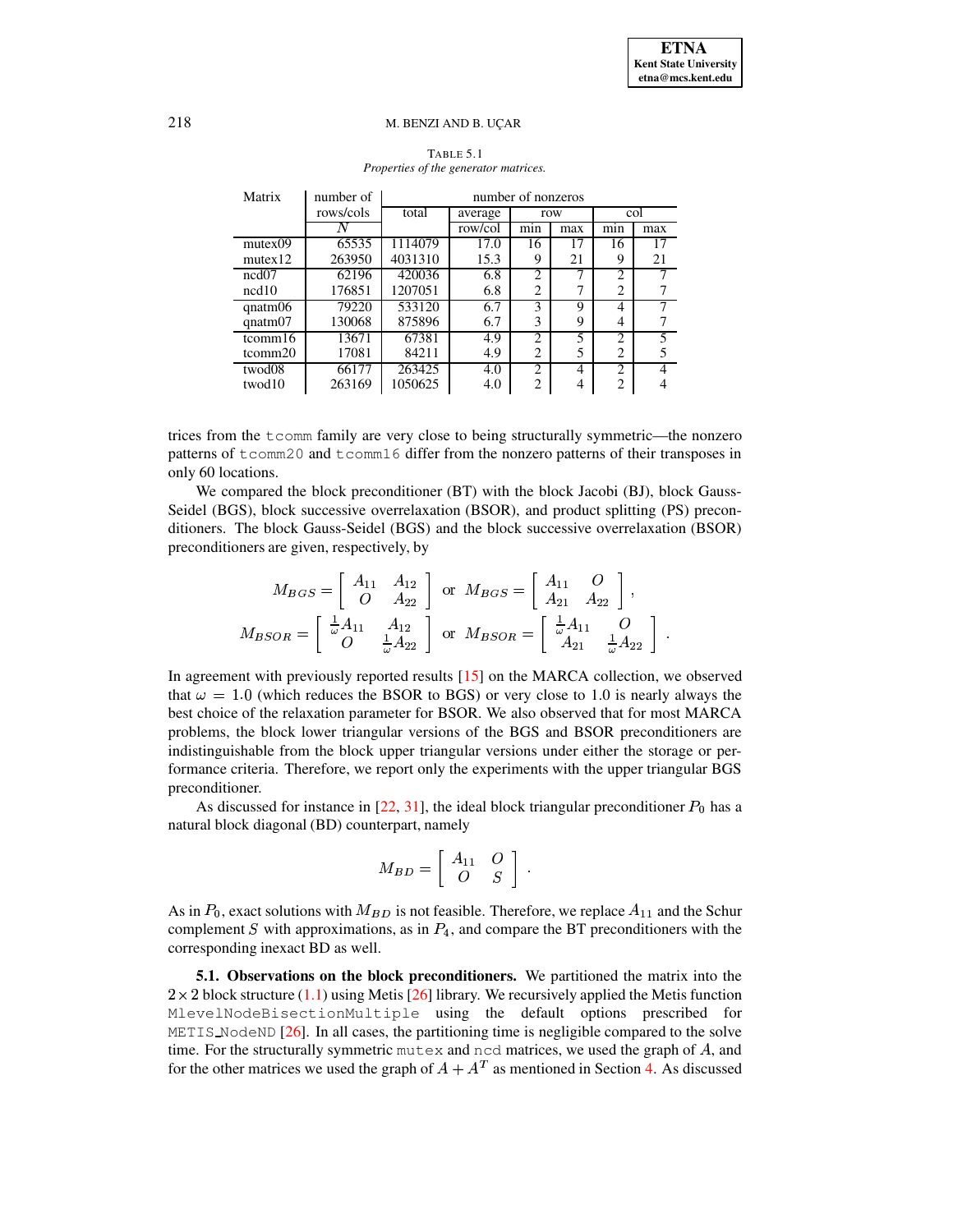#### TABLE 5.2

<span id="page-10-0"></span>*Properties of the partitions and the induced block structures averaged over all matrices excluding* mutex matrices. The column "sep" refers to the number of rows in the 2nd row block of A normalized by the number of rows in A, i.e.,  $m/N$ ; the column "part" refers to the average part size normalized by the number of rows in A, i.e.,  $(n/K)/N$ ; the columns  $A_{ij}$  for  $i, j = 1, 2$  refer to the number of nonzeros in the  $(i, j)$  block normalized by the *number of nonzeros in A, i.e.,*  $nnz(A_{ij})/nnz(A)$ .

| Κ  |       | Partition | <b>Blocks</b> |          |          |          |  |
|----|-------|-----------|---------------|----------|----------|----------|--|
|    | sep   | part      | $A_{11}$      | $A_{12}$ | $A_{21}$ | $A_{22}$ |  |
| 2  | 0.008 | 0.496     | 0.986         | 0.006    | 0.006    | 0.002    |  |
| 4  | 0.016 | 0.246     | 0.971         | 0.012    | 0.012    | 0.004    |  |
| 8  | 0.028 | 0.121     | 0.951         | 0.021    | 0.021    | 0.007    |  |
| 16 | 0.045 | 0.060     | 0.921         | 0.034    | 0.034    | 0.012    |  |
| 32 | 0.068 | 0.029     | 0.881         | 0.051    | 0.051    | 0.017    |  |

in Section [4,](#page-6-0) we maintain balance on the size, rather than the densities, of the subblocks of  $A_{11}$ . We have conducted experiments with  $K = 2, 4, 8, 16,$  and 32 subblocks in the (1,1) block. For each  $K$  value,  $K$ -way partitioning of a test matrix constitutes a partitioning instance. Since Metis incorporates randomized algorithms, it was run 10 times starting from different random seeds for each partitioning instance with a maximum allowable imbalance ratio of 25%. In all partitioning instances except the mutex matrices, the imbalance ratios among the parts were within the specified limit. The following tables give the average of these 10 different runs for each partitioning instance.

Only the mutex matrices have a large number of rows in the second row block, i.e., a large separator among all partitioning instances. For these matrices, the average part size is larger than the size of the separator set only in  $K = 2$ -way partitioning. For the other matrices, the average part size is larger than the size of the separator in all partitioning instances with  $K = 2, 4, 8$ , and 16 except in  $K = 16$ -way partitioning of ncd07, ncd10, and qnatm06, giving the average figures in Table [5.2.](#page-10-0)

We have conducted experiments with block triangular preconditioners  $P_1$  through  $P_4$ . A somewhat surprising find is that those variants requiring exact solves with  $A_{11}$ , e.g.,  $P_1$  and  $P_3$ , besides being rather expensive (as expected), are prone to numerical instabilities. By this we mean that at least one block  $A_k$  in  $A_{11}$  was found to have an upper triangular factor U with a huge condition number, causing the convergence of GMRES to deteriorate. (The unit lower triangular factor is always well-conditioned for the problems considered here.) We encountered this difficulty with all test matrices and for all values of  $K$ , except for the qnatm matrices. This phenomenon can be explained by noting that the diagonal blocks  $A_k$ , while guaranteed to be nonsingular, are often close to singular, in particular when  $A$  is nearly reducible; see [\[29\]](#page-17-2). Hence, the corresponding upper triangular factor must have an exceedingly small pivot, and consequently its inverse must have a huge norm. This problem disappears when the complete factorizations of the diagonal blocks  $A_k$  are replaced by incomplete ones. This is not surprising: it has been shown in [\[28\]](#page-17-26) that in an incomplete factorization of an  $M$ -matrix, the pivots (i.e., the diagonal entries of the upper triangular factor) cannot become smaller, and in practice they always increase. As a result, the condition number of the incomplete upper triangular factor is several orders of magnitude smaller than that of the complete factor, and no instabilities arise. Therefore, we have the somewhat unexpected conclusion that in practice inexact solvers result in greater robustness and faster convergence than exact ones.

For these reasons we do not present results with  $P_1$  and  $P_3$ . In addition,  $P_2$  has a large construction overhead due to exact factorization of S and did not perform better than  $P_4$  in reducing the number of iterations. Therefore, in the following we present results only with  $P_4$ . We tried all three approximations of the Schur complement discussed in Section [4.2](#page-8-1) with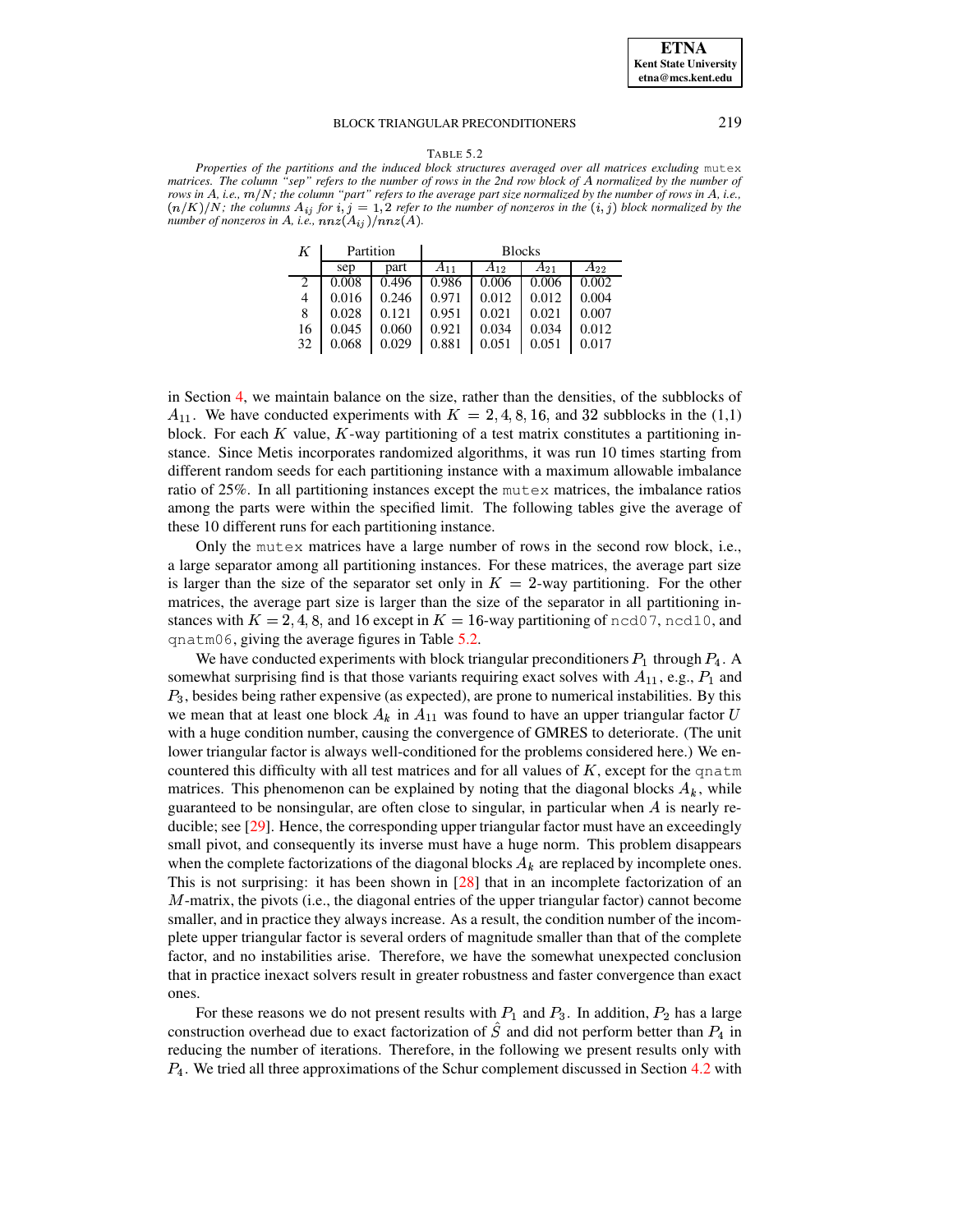<span id="page-11-0"></span> $T_{\text{ABLE 5.3}}$ <br>*Data pertaining to the P<sub>4</sub> preconditioner with*  $\tilde{S} \approx \hat{S} = A_{22} - A_{21} (\bar{L}_{11} \bar{U}_{11})^{-1} A_{12}$ . The column "its" refers to the average number of iterations, "dens" refers to the total number of nonzeros in the matrices appearing in preconditioner solve phase of  $P_4$  divided by the number of nonzeros in the generator matrices, "prec" refers to the time spent in constructing the preconditioners, and "solve" refers to the time spent during GMRES iterations.

| Matrix        | Κ              | its             | dens | Total time |       |  |
|---------------|----------------|-----------------|------|------------|-------|--|
|               |                |                 |      | prec       | solve |  |
| ncd07         | $\overline{c}$ | $\overline{11}$ | 1.11 | 29.19      | 1.11  |  |
|               | $\overline{4}$ | 12              | 1.23 | 14.86      | 1.16  |  |
|               | 8              | 12              | 1.20 | 16.87      | 1.25  |  |
|               | 16             | 13              | 1.18 | 20.26      | 1.35  |  |
|               | 32             | 13              | 1.18 | 20.50      | 1.46  |  |
| ncd10         | 2              | $\overline{11}$ | 1.10 | 187.40     | 3.68  |  |
|               | 4              | 11              | 1.13 | 120.63     | 4.29  |  |
|               | 8              | 12              | 1.12 | 99.12      | 4.14  |  |
|               | 16             | 13              | 1.14 | 81.39      | 4.31  |  |
|               | 32             | 13              | 1.12 | 95.72      | 4.51  |  |
| $q$ natm $06$ | 2              | 35              | 2.97 | 45.86      | 6.07  |  |
|               | $\overline{4}$ | 35              | 2.65 | 43.09      | 6.21  |  |
|               | 8              | 37              | 2.61 | 37.19      | 6.57  |  |
|               | 16             | 38              | 2.49 | 31.51      | 6.85  |  |
|               | 32             | 40              | 2.48 | 31.73      | 7.66  |  |
| $q$ natm $07$ | $\overline{c}$ | 39              | 2.99 | 86.45      | 11.66 |  |
|               | $\overline{4}$ | 40              | 2.58 | 96.43      | 12.50 |  |
|               | 8              | 42              | 2.59 | 84.09      | 12.88 |  |
|               | 16             | 42              | 2.52 | 69.27      | 13.05 |  |
|               | 32             | 45              | 2.49 | 73.82      | 14.32 |  |
| $t$ comm $16$ | 2              | 14              | 3.03 | 0.38       | 0.24  |  |
|               | $\overline{4}$ | 16              | 2.47 | 0.60       | 0.24  |  |
|               | 8              | 19              | 2.13 | 0.84       | 0.29  |  |
|               | 16             | 26              | 2.01 | 1.27       | 0.40  |  |
|               | 32             | 25              | 1.93 | 1.64       | 0.40  |  |
| tcomm20       | 2              | 16              | 2.93 | 0.48       | 0.34  |  |
|               | $\overline{4}$ | 19              | 2.24 | 0.73       | 0.35  |  |
|               | 8              | 22              | 2.17 | 1.02       | 0.42  |  |
|               | 16             | 30              | 2.09 | 1.51       | 0.61  |  |
|               | 32             | 28              | 1.99 | 2.23       | 0.59  |  |
| twod08        | 2              | 10              | 2.24 | 7.20       | 0.91  |  |
|               | 4              | 12              | 2.30 | 12.18      | 1.03  |  |
|               | 8              | 17              | 3.05 | 17.17      | 1.56  |  |
|               | 16             | 18              | 2.77 | 18.68      | 1.63  |  |
|               | 32             | 18              | 2.87 | 26.38      | 1.68  |  |
| twod10        | 2              | 17              | 4.64 | 156.29     | 8.71  |  |
|               | 4              | 18              | 4.63 | 163.76     | 8.60  |  |
|               | 8              | 20              | 5.11 | 190.06     | 9.51  |  |
|               | 16             | 21              | 5.01 | 199.50     | 10.30 |  |
|               | 32             | 23              | 4.37 | 229.49     | 10.50 |  |

the block triangular preconditioner  $P_4$ . The one with block diagonal  $M_{11}$  with  $1 \times 1$  and  $2 \times 2$ blocks did not improve upon the simple diagonal one. Therefore, we omit the results with this choice of  $M_{11}$ . The one with  $M_{11} = A_{11}$  has very large memory requirements; for example, it was not possible to run it with the mutex matrices. Therefore, it is not recommended as a general purpose solution. However, it merits presenting because it gives the smallest number of iterations and has fairly robust behavior with respect to increasing  $K$  (see Table [5.3\)](#page-11-0). In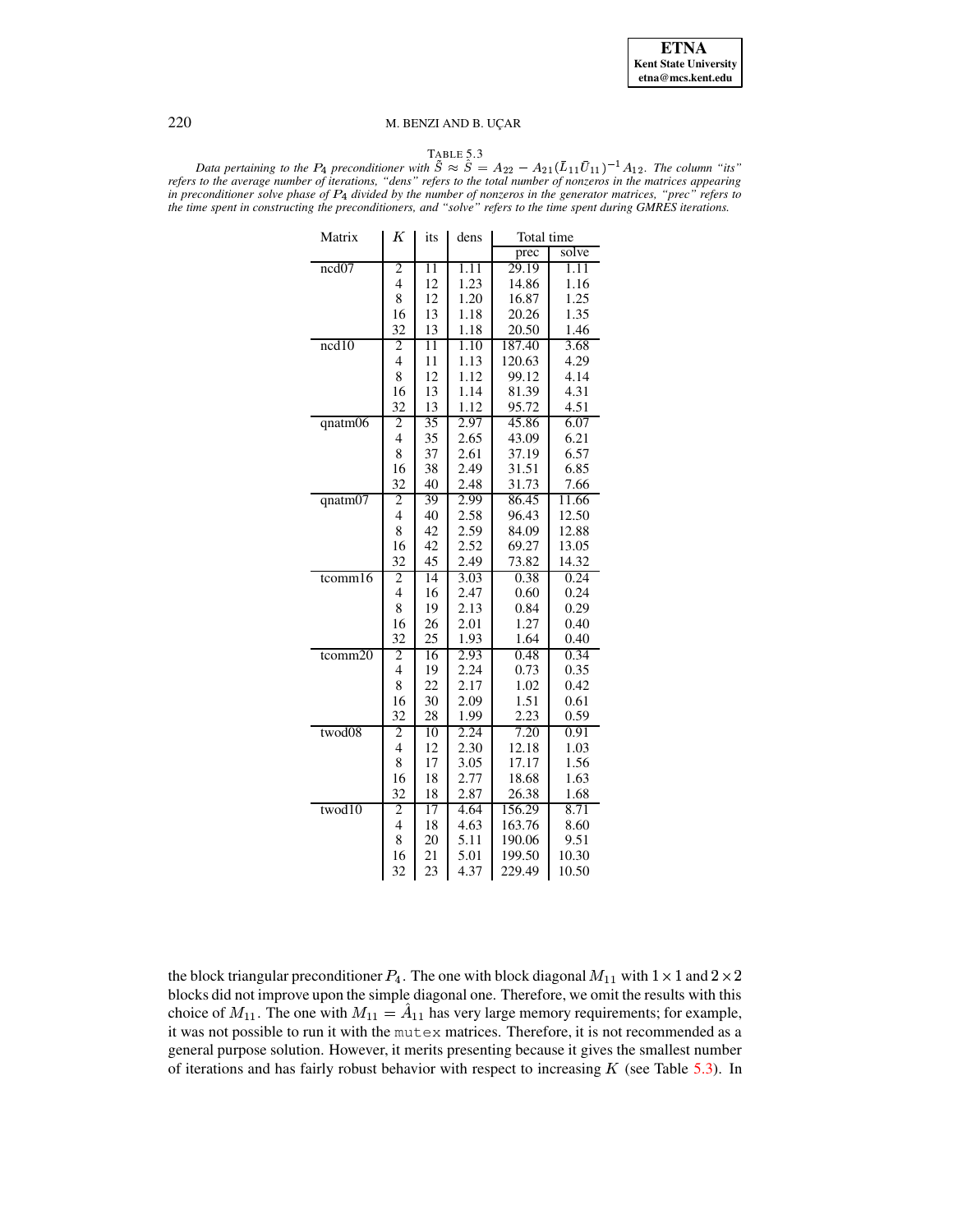the following discussion, BT thus refers to the block triangular preconditioner  $P_4$ :

$$
P_4 = \left[ \begin{array}{cc} \hat{A}_{11} & A_{12} \\ O & \tilde{S} \end{array} \right] , \ \hat{A}_{11} \approx A_{11} , \ \tilde{S} \approx \hat{S} = A_{22} - A_{21} M_{11}^{-1} A_{12} ,
$$

where  $M_{11} = \text{diag}(A_{11})$ .

Each subblock  $A_k$ , for  $k = 1, ..., K$ , of  $A_{11}$  and the (2,2) block  $A_{22}$  in the BJ and BGS \* preconditioners were ordered using symmetric reverse Cuthill-McKee (for better numerical properties; see [\[8\]](#page-16-12)) and factored using the incomplete LU factorization (ILUTH) with threshold parameter  $\tau = 0.01$  for the qnatm matrices and  $\tau = 0.001$  for the other matrices. The threshold of 0.001 was too small for the qnatm matrices: the resulting preconditioners had 8 times more nonzeros than the generator matrices. We observed that reordering the approximate Schur complement matrix causes ILUTH to take too much time (presumably due to the need for pivoting), but reduces the number of nonzeros in the factors only by a small amount. Therefore, the approximate Schur complement matrices were factored using ILUTH without any prior ordering.

The densities of the preconditioners, i.e., the number of nonzeros in the matrices appearing in the preconditionersolve phase divided by the number of nonzeros in the corresponding generator matrices, are given in Table [5.4.](#page-13-0) As seen from the table, memory requirements of the BT preconditioners are less than those of the PS preconditioners and comparable to those of the three, relatively simple, "classical" preconditioners.

**5.2. Performance comparisons.** The underlying Krylov subspace method was GM-RES, restarted every 50 iterations (if needed). Right preconditioning was used in all the tests. The stopping criterion was set as

$$
||r_k||_2/||r_0||_2 < 10^{-10} ,
$$

where  $r_k$  is the residual at the k<sup>th</sup> iteration and  $r_0$  is the initial residual. In all cases, the initial solution is set to the one-vector normalized to have an  $\ell_1$ -norm of 1.0. We allowed at most 250 iterations, i.e., 5 restarts, for the GMRES iteration. Therefore, the number 250 in the following tables marks the cases in which GMRES failed to deliver solutions with the prescribed accuracy within 250 iterations. Iteration counts for GMRES(50) on the various test matrices with no permutation or preconditioning (GMRES) and averages of the iteration counts with the preconditioners BJ, BD, BGS, PS and BT are given in Table [5.5.](#page-14-0) Note that without preconditioning, GMRES(50) converges only for the mutex matrices. In all instances, preconditioned GMRES(50) with the PS and the proposed BT preconditioners converged under the stopping criterion given above. Preconditioned GMRES(50) with BJ, BD, and BGS did not converge in, respectively, 103, 141, and 8 of the 500 instances. The largest of the  $\ell_1$ -norms of the residuals corresponding to the approximate solutions returned by the preconditioned GMRES(50) were less than 1.1e-11 for the converged instances with the BGS, PS, and BT preconditioners. With the BJ and BD preconditioners, the largest of the  $\ell_1$ -norms of the residuals corresponding to the approximate solutions returned by the preconditioned GMRES(50) was 4.6e-10.

As seen from Table [5.5,](#page-14-0) the PS and BT preconditioners perform consistently better than the BJ, BD, and BGS preconditioners. The proposed BT preconditioner performs almost as well as the PS preconditioner, and it outperforms the BGS one by a factor of two, on the average, in terms of iteration counts, at the expense of a slight increase in memory requirements (see Table  $5.4$ ).

We close this section by discussing running times for GMRES. The running times are measured using Matlab's cputime command, and these measurements are given in Ta-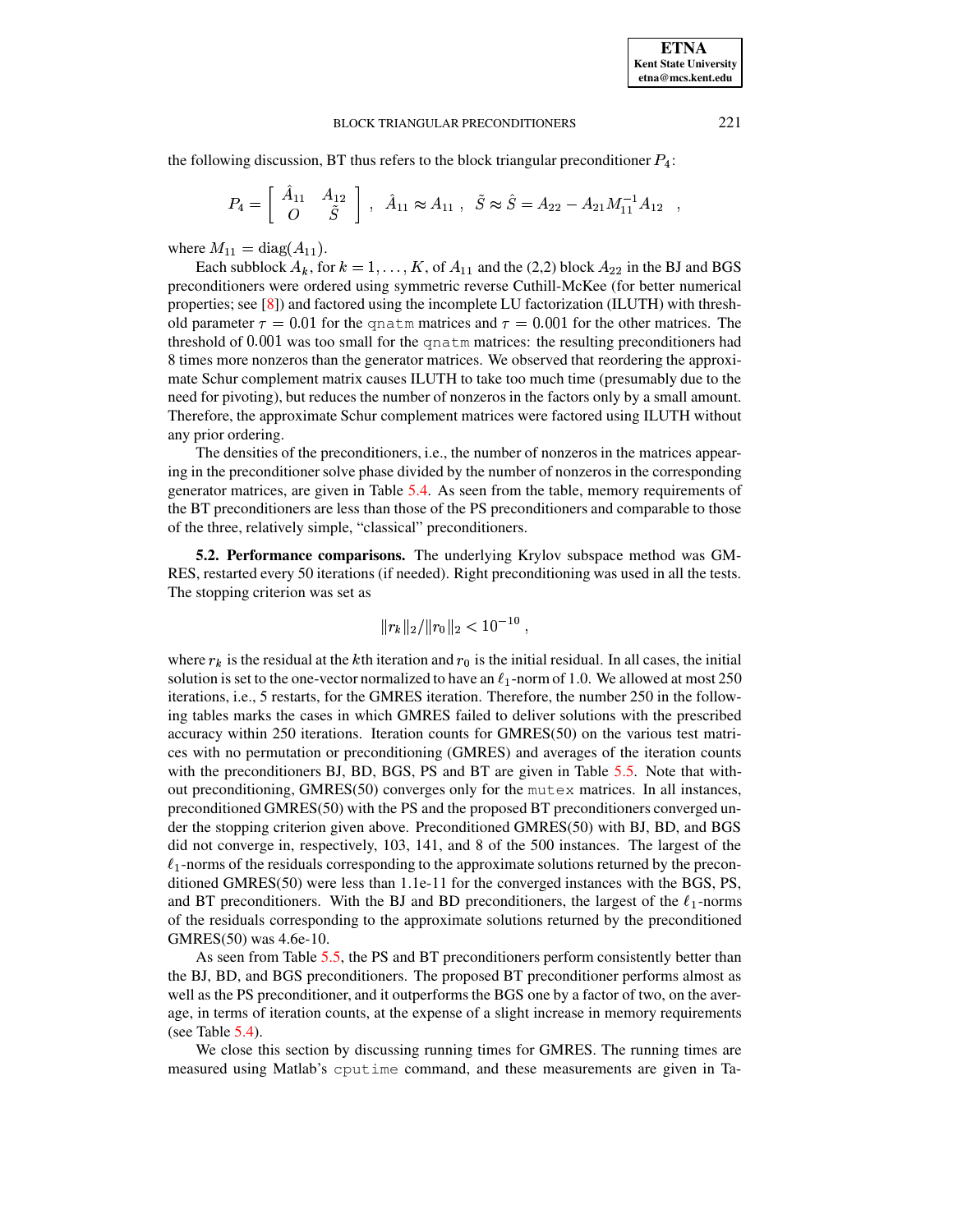**ETNA Kent State University etna@mcs.kent.edu**

# 222 M. BENZI AND B. UÇAR

# TABLE 5.4

<span id="page-13-0"></span>The densities of the preconditioners, i.e., the total number of nonzeros in the matrices appearing in the precon*ditioner solve phase divided by the number of nonzeros in the corresponding generator matrices.*

| Matrix        | Κ              | Preconditioners |              |              |              |              |  |
|---------------|----------------|-----------------|--------------|--------------|--------------|--------------|--|
|               |                | ΒJ              | ВD           | BGS          | PS           | BТ           |  |
| mutex09       | 2              | 1.30            | 1.52         | 1.48         | 2.00         | 1.70         |  |
|               | 4              | 0.78            | 1.24         | 1.06         | 1.99         | 1.52         |  |
|               | 8              | 0.51            | 1.18         | 0.86         | 2.07         | 1.52         |  |
|               | 16             | 0.36            | 1.14         | 0.73         | 2.11         | 1.51         |  |
|               | 32             | 0.30            | 1.16         | 0.69         | 2.17         | 1.55         |  |
| mutex12       | 2              | 1.87            | 2.06         | 2.06         | 2.53         | 2.25         |  |
|               | 4              | 0.83            | 1.21         | 1.14         | 1.92         | 1.51         |  |
|               | 8              | 0.45            | 0.96         | 0.82         | 1.82         | 1.33         |  |
|               | 16             | 0.29            | 0.90         | 0.70         | 1.83         | 1.31         |  |
|               | 32             | 0.23            | 0.89         | 0.66         | 1.85         | 1.32         |  |
| ncd07         | 2              | 1.09            | 1.10         | 1.11         | 1.28         | 1.11         |  |
|               | 4              | 1.18            | 1.19         | 1.21         | 1.40         | 1.21         |  |
|               | 8              | 1.11            | 1.13         | 1.16         | 1.38         | 1.17         |  |
|               | 16             | 1.05            | 1.07         | 1.11         | 1.37         | 1.13         |  |
|               | 32             | 0.99            | 1.03         | 1.08         | 1.38         | 1.12         |  |
| ncd10         | 2              | 1.08            | 1.08         | 1.09         | 1.26         | 1.09         |  |
|               | 4              | 1.09            | 1.10         | 1.11         | 1.30         | 1.12         |  |
|               | 8              | 1.05            | 1.06         | 1.09         | 1.29         | 1.10         |  |
|               | 16             | 1.04            | 1.06         | 1.09         | 1.33         | 1.11         |  |
|               | 32             | 0.99            | 1.01         | 1.06         | 1.32         | 1.08         |  |
| qnatm06       | 2              | 2.94            | 2.95         | 2.95         | 3.13         | 2.96         |  |
|               | 4              | 2.58            | 2.61         | 2.60         | 2.81         | 2.63         |  |
|               | 8              | 2.46            | 2.52         | 2.50         | 2.76         | 2.55         |  |
|               | 16             | 2.25            | 2.33         | 2.30         | 2.63         | 2.39         |  |
|               | 32             | 2.10            | 2.23         | 2.18         | 2.59         | 2.31         |  |
| $q$ natm $07$ | 2              | 2.97            | 2.98         | 2.98         | 3.15         | 2.98         |  |
|               | $\overline{4}$ | 2.52            | 2.54         | 2.53         | 2.73         | 2.56         |  |
|               | 8              | 2.48            | 2.52         | 2.51         | 2.75         | 2.55         |  |
|               | 16             | 2.34            | 2.40         | 2.38         | 2.67         | 2.44         |  |
| tcomm16       | 32<br>2        | 2.20<br>3.03    | 2.30<br>3.03 | 2.27<br>3.03 | 2.62<br>3.24 | 2.36<br>3.03 |  |
|               | 4              | 2.45            | 2.45         | 2.46         | 2.67         | 2.46         |  |
|               | 8              | 2.09            | 2.09         | 2.10         | 2.33         | 2.10         |  |
|               | 16             | 1.91            | 1.93         | 1.94         | 2.20         | 1.95         |  |
|               | 32             | 1.76            | 1.78         | 1.80         | 2.10         | 1.82         |  |
| $t$ comm $20$ | 2              | 2.93            | 2.93         | 2.93         | 3.14         | 2.93         |  |
|               | 4              | 2.22            | 2.23         | 2.23         | 2.44         | 2.23         |  |
|               | 8              | 2.13            | 2.14         | 2.14         | 2.37         | 2.15         |  |
|               | 16             | 2.01            | 2.02         | 2.03         | 2.28         | 2.04         |  |
|               | 32             | 1.83            | 1.84         | 1.86         | 2.16         | 1.88         |  |
| twod08        | 2              | 2.24            | 2.24         | 2.24         | 2.49         | 2.24         |  |
|               | 4              | 2.26            | 2.26         | 2.27         | 2.53         | 2.27         |  |
|               | 8              | 2.98            | 2.98         | 2.99         | 3.26         | 2.99         |  |
|               | 16             | 2.65            | 2.66         | 2.66         | 2.95         | 2.67         |  |
|               | 32             | 2.70            | 2.71         | 2.72         | 3.03         | 2.73         |  |
| twod10        | 2              | 4.64            | 4.64         | 4.64         | 4.89         | 4.64         |  |
|               | 4              | 4.60            | 4.60         | 4.61         | 4.86         | 4.61         |  |
|               | 8              | 5.06            | 5.06         | 5.06         | 5.33         | 5.07         |  |
|               | 16             | 4.92            | 4.92         | 4.92         | 5.20         | 4.93         |  |
|               | 32             | 4.24            | 4.25         | 4.25         | 4.53         | 4.26         |  |

bles [5.6](#page-15-1) and [5.7](#page-16-13) in units of seconds. In Table [5.6,](#page-15-1) the total time for GMRES without preconditioning is the total time spent in performing the GMRES iterations. In both of the tables, the total time for the preconditioned GMRES is dissected into the preconditioner construction and the solve phases. We first discuss the case of mutex matrices, since all the precondi-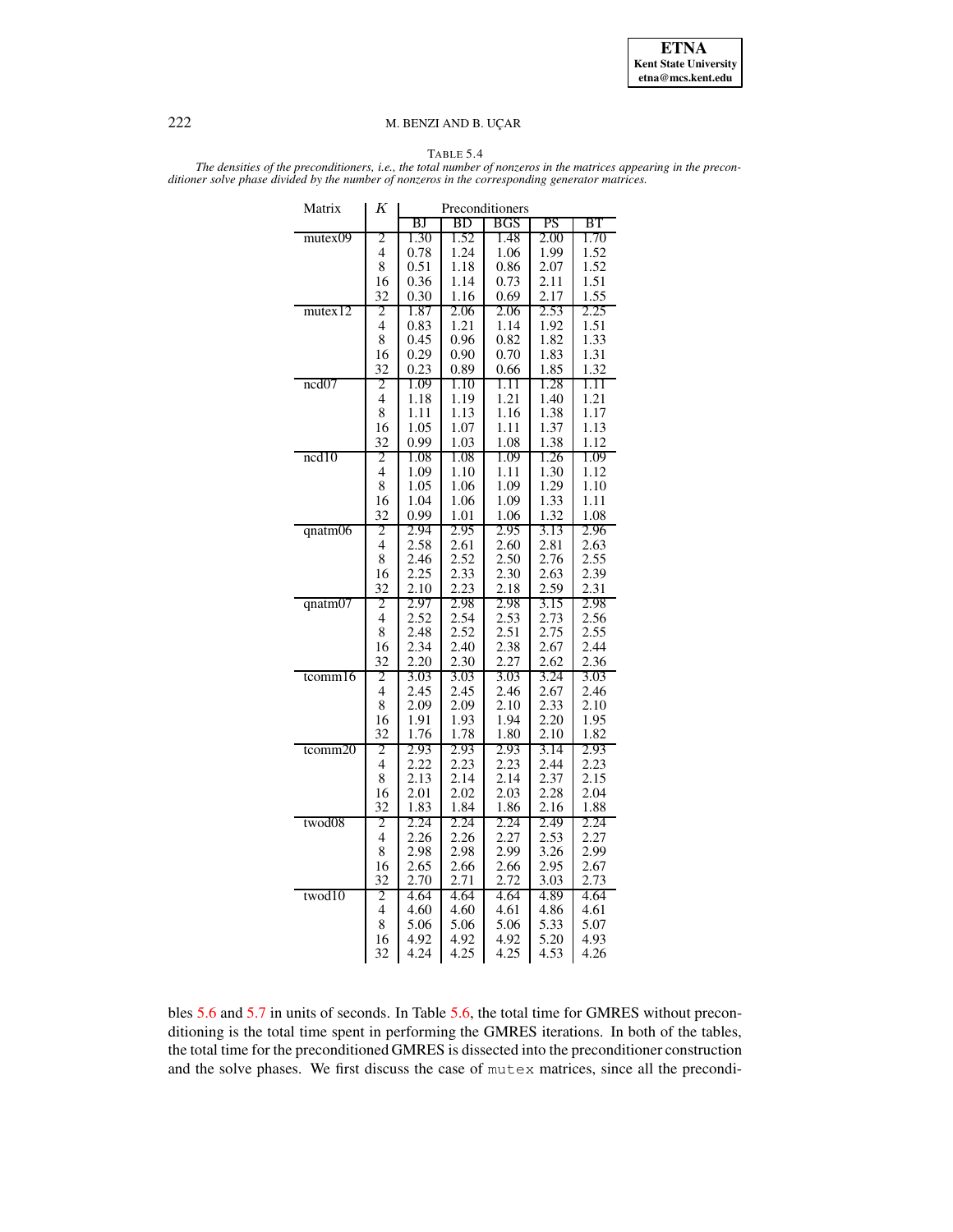

TABLE 5.5

<span id="page-14-0"></span>Average number of iterations to reduce the  $\ell_2$ -norm of the initial residual by ten orders of magnitude using GMRES(50) with at most 5 restarts. The number 250 means that the method did not converge in 250 iterations.

| Matrix  | <b>GMRES</b> | <b>Preconditioned GMRES</b> |            |            |                 |          |          |  |
|---------|--------------|-----------------------------|------------|------------|-----------------|----------|----------|--|
|         |              | K                           |            |            | Preconditioners |          |          |  |
|         |              |                             | ΒJ         | BD         | BGS             | PS       | ΒT       |  |
| mutex09 | 97           | 2                           | 24         | 24         | 13              | 9        | 9        |  |
|         |              | $\overline{4}$              | 27         | 27         | 14              | 9        | 9        |  |
|         |              | 8                           | 28         | 28         | 14              | 8        | 9        |  |
|         |              | 16                          | 29         | 30         | 15              | 9        | 9        |  |
|         |              | 32                          | 29         | 30         | 15              | 9        | 9        |  |
| mutex12 | 91           | 2                           | 26         | 27         | 14              | 8        | 10       |  |
|         |              | 4                           | 28         | 29         | 15              | 8        | 9        |  |
|         |              | 8                           | 28         | 29         | 15              | 8        | 9        |  |
|         |              | 16                          | 29         | 31         | 16              | 7        | 9        |  |
|         |              | 32                          | 30         | 31         | 16              | 7        | 8        |  |
| ncd07   | 250          | 2                           | 40         | 68         | 23              | 12       | 12       |  |
|         |              | 4                           | 212        | 250        | 87              | 13       | 13       |  |
|         |              | 8                           | 222<br>243 | 250<br>250 | 101             | 15       | 15       |  |
|         |              | 16                          | 250        | 250        | 129             | 16       | 16       |  |
| ncd10   | 250          | 32<br>2                     | 122        | 168        | 192<br>57       | 18<br>14 | 18<br>15 |  |
|         |              | 4                           | 160        | 250        | 47              | 15       | 15       |  |
|         |              | 8                           | 244        | 250        | 105             | 15       | 15       |  |
|         |              | 16                          | 250        | 250        | 145             | 18       | 17       |  |
|         |              | 32                          | 250        | 250        | 215             | 19       | 19       |  |
| qnatm06 | 250          | 2                           | 60         | 60         | 38              | 36       | 36       |  |
|         |              | 4                           | 78         | 83         | 41              | 36       | 36       |  |
|         |              | 8                           | 104        | 119        | 46              | 39       | 39       |  |
|         |              | 16                          | 177        | 181        | 55              | 43       | 43       |  |
|         |              | 32                          | 223        | 250        | 83              | 46       | 47       |  |
| qnatm07 | 250          | 2                           | 51         | 56         | 40              | 39       | 39       |  |
|         |              | 4                           | 83         | 91         | 44              | 41       | 41       |  |
|         |              | 8                           | 110        | 138        | 51              | 44       | 44       |  |
|         |              | 16                          | 163        | 186        | 74              | 47       | 47       |  |
|         |              | 32                          | 232        | 246        | 92              | 55       | 56       |  |
| tcomm16 | 250          | 2                           | 30         | 30         | 18              | 16       | 16       |  |
|         |              | 4                           | 48         | 51         | 27              | 21       | 21       |  |
|         |              | 8                           | 112        | 131        | 39              | 29       | 30       |  |
|         |              | 16                          | 250        | 250        | 85              | 42       | 42       |  |
|         |              | 32                          | 250        | 250        | 105             | 46       | 46       |  |
| tcomm20 | 250          | 2                           | 33         | 34         | 20              | 18       | 18       |  |
|         |              | 4                           | 55         | 61         | 29              | 23       | 23       |  |
|         |              | 8                           | 132        | 157        | 43              | 32       | 32       |  |
|         |              | 16                          | 247        | 250        | 94              | 44       | 44       |  |
|         |              | 32                          | 250        | 250        | 221             | 96       | 98       |  |
| twod08  | 250          | 2                           | 28         | 27         | 15              | 10       | 10       |  |
|         |              | 4                           | 41         | 40         | 22              | 13       | 13       |  |
|         |              | 8                           | 49         | 48         | 25              | 18       | 18       |  |
|         |              | 16                          | 59         | 61         | 29              | 24       | 24       |  |
|         |              | 32                          | 92         | 93         | 36              | 29       | 30       |  |
| twod10  | 250          | 2                           | 38         | 38         | 21              | 18       | 18       |  |
|         |              | $\overline{4}$              | 47         | 47         | 26              | 21       | 21       |  |
|         |              | 8                           | 58         | 58         | 30              | 24       | 25       |  |
|         |              | 16                          | 77         | 78         | 35              | 28       | 29       |  |
|         |              | 32                          | 94         | 94         | 39              | 32       | 32       |  |

tioners lead to convergence for these matrices. In all partitioning instances of the mutex matrices, the solve phase time with the proposed BT preconditioner is less than those with the other preconditioners. On the other hand, the total running time of BGS preconditioner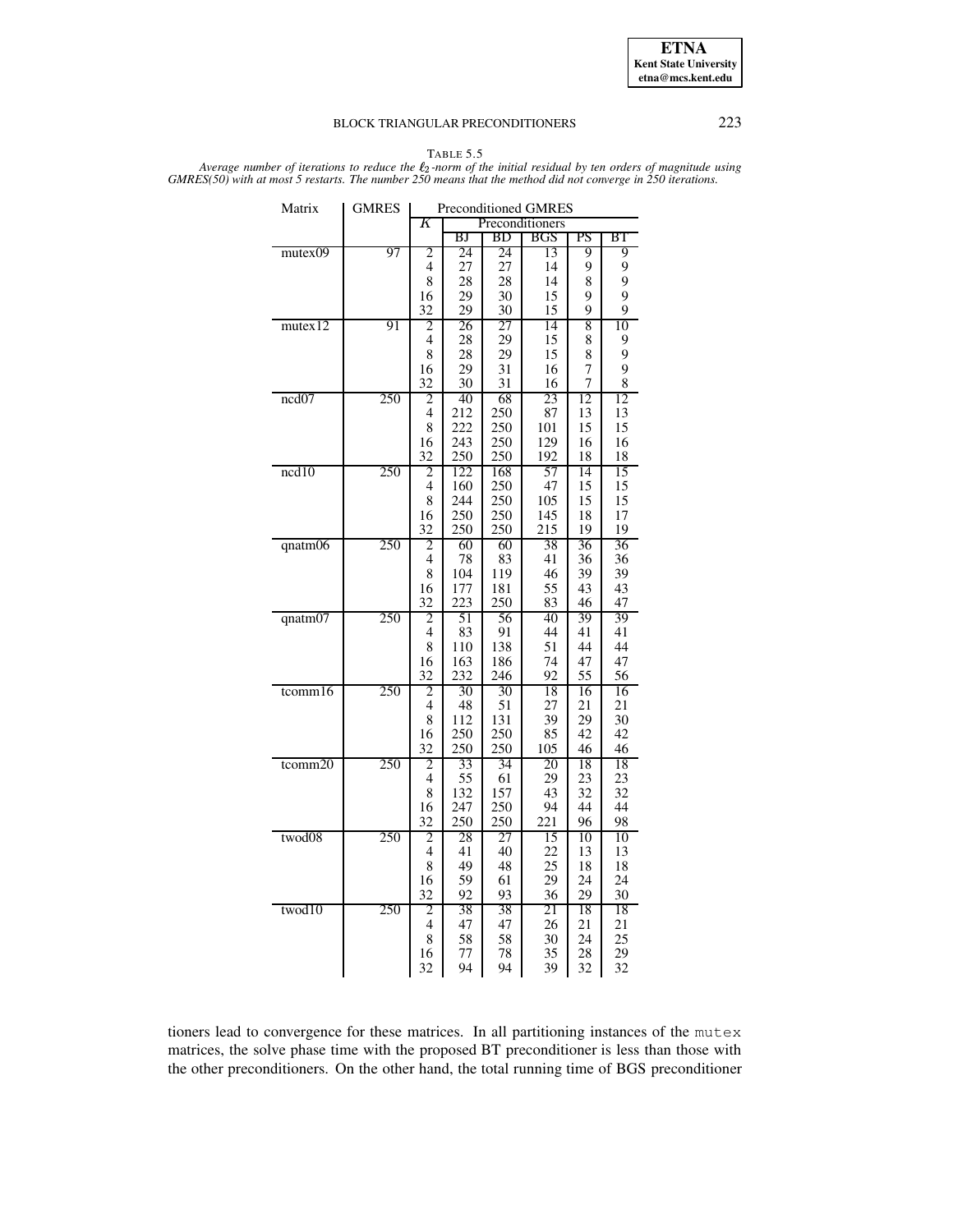|  | ۰, |  |
|--|----|--|
|--|----|--|

<span id="page-15-1"></span>*Running times (in seconds) for GMRES(50) without preconditioning (GMRES column) and with BJ, BD, BGS, PS, and BT preconditioning for the* mutex *matrices.*

| Matrix                | <b>GMRES</b> |                | <b>Preconditioned GMRES</b> |       |                      |       |                    |       |           |            |       |      |
|-----------------------|--------------|----------------|-----------------------------|-------|----------------------|-------|--------------------|-------|-----------|------------|-------|------|
|                       | Total        | Κ              |                             |       |                      |       | Total time         |       |           |            |       |      |
|                       | time         |                |                             |       | Preconditioner const |       |                    |       |           | Solve      |       |      |
|                       | Solve        |                | ΒJ                          | BD    | <b>BGS</b>           | PS.   | <b>BT</b>          | ΒJ    | <b>BD</b> | <b>BGS</b> | PS    | BT   |
| mutex09               | 7.0          | $\overline{c}$ | 3.55                        | 4.28  | 3.60                 | 4.53  | 4.30               | 3.55  | 3.94      | 1.82       | 1.96  | 1.42 |
|                       |              | 4              | 1.39                        | 2.84  | 1.52                 | 3.33  | 2.95               | 3.45  | 4.23      | 1.82       | 2.37  | 1.51 |
|                       |              | 8              | 0.78                        | 2.92  | 1.04                 | 3.67  | 3.16               | 3.19  | 4.45      | 1.99       | 2.86  | 1.72 |
|                       |              | 16             | 0.51                        | 3.15  | 1.06                 | 4.44  | 3.62               | 3.22  | 4.80      | 2.60       | 3.94  | 2.07 |
|                       |              | 32             | 0.48                        | 3.28  | 1.45                 | 5.47  | 4.16               | 2.95  | 4.83      | 3.63       | 5.54  | 2.82 |
| mutex $\overline{12}$ | 27.2         | 2              | 17.75                       | 20.61 | 17.95                | 21.75 | $20.\overline{72}$ | 17.69 | 19.42     | 9.18       | 8.07  | 7.23 |
|                       |              | 4              | 5.06                        | 10.84 | 5.49                 | 12.63 | 11.10              | 14.76 | 18.59     | 8.05       | 8.29  | 6.21 |
|                       |              | 8              | 2.44                        | 11.49 | 3.37                 | 14.58 | 12.36              | 12.97 | 17.87     | 7.79       | 9.98  | 6.46 |
|                       |              | 16             | 1.74                        | 11.05 | 3.42                 | 16.11 | 12.69              | 11.70 | 18.89     | 9.47       | 12.13 | 7.47 |
|                       |              | 32             | 1.59                        | 11.11 | 4.62                 | 19.81 | 13.97              | 11.42 | 18.83     | 13.35      | 17.92 | 9.13 |

is always the minimum except in  $K = 32$ -way partitioning of these two mutex matrices, in which case BJ gives the minimum total running time. We observe that the mutex matrices are the worst case for the construction of the BD, PS, and BT preconditioners, since the size of the separator set is very large already for  $K = 2$ , thus forming the Schur complement is very time-consuming. Note that PS and BT also suffer from the cost of copying the large  $A_{12}$ blocks (and  $A_{21}$  in PS).

Table [5.7](#page-16-13) contains the running times of the preconditioned GMRES with the BGS, PS, and BT preconditioners for the larger matrices in each matrix family. As seen from the table, for these matrices (whose partitions have small separators) the preconditioner construction phase times are always smaller than the solve phase times with all preconditioners. Although the construction phase times with the BGS preconditioners are always smaller than those with the BT preconditioner, BT preconditioner is faster than BGS in all instances. Note that the *i*th iteration of GMRES after a restart requires  $i$  inner product computations with vectors of length  $N$  [\[3\]](#page-16-14). Therefore, the performance gains in the solve phase with the BT preconditioners are not only due to the savings in preconditioner solves and matrix-vector multiplies, but also due to the savings in the inner product computations. Recall from Table [5.5](#page-14-0) that the number of iterations with the BT and and PS preconditioners are almost the same. However, the BT preconditioner is always faster than the PS preconditioner.

<span id="page-15-0"></span>**6. Conclusions.** We have investigated block triangular preconditioning strategies for  $M$ -matrices, with an emphasis on the singular systems arising from Markov chain modeling. These preconditioners require a  $2 \times 2$  block partitioning and suitable Schur complement approximations. The resulting preconditioner can be applied exactly or inexactly, leading to several possible variants, including block diagonal ones.

Numerical experiments with preconditioned GMRES using test matrices from MARCA allowed us to identify the most efficient variant and to rule out some of the others. Block triangular preconditioning with inexact solves obtained by means of (local) ILUTH factorizations was found to be superior to several other approaches, including block diagonal, block Gauss– Seidel, and product splitting preconditioning. Furthermore, the numerical experiments indicate that, for most problems, the number of iterations grows slowly with the number of parts (subdomains). This suggests that the inexact block triangular preconditioner should perform very well in a parallel implementation.

**Acknowledgment.** We thank Billy Stewart for making the MARCA software available.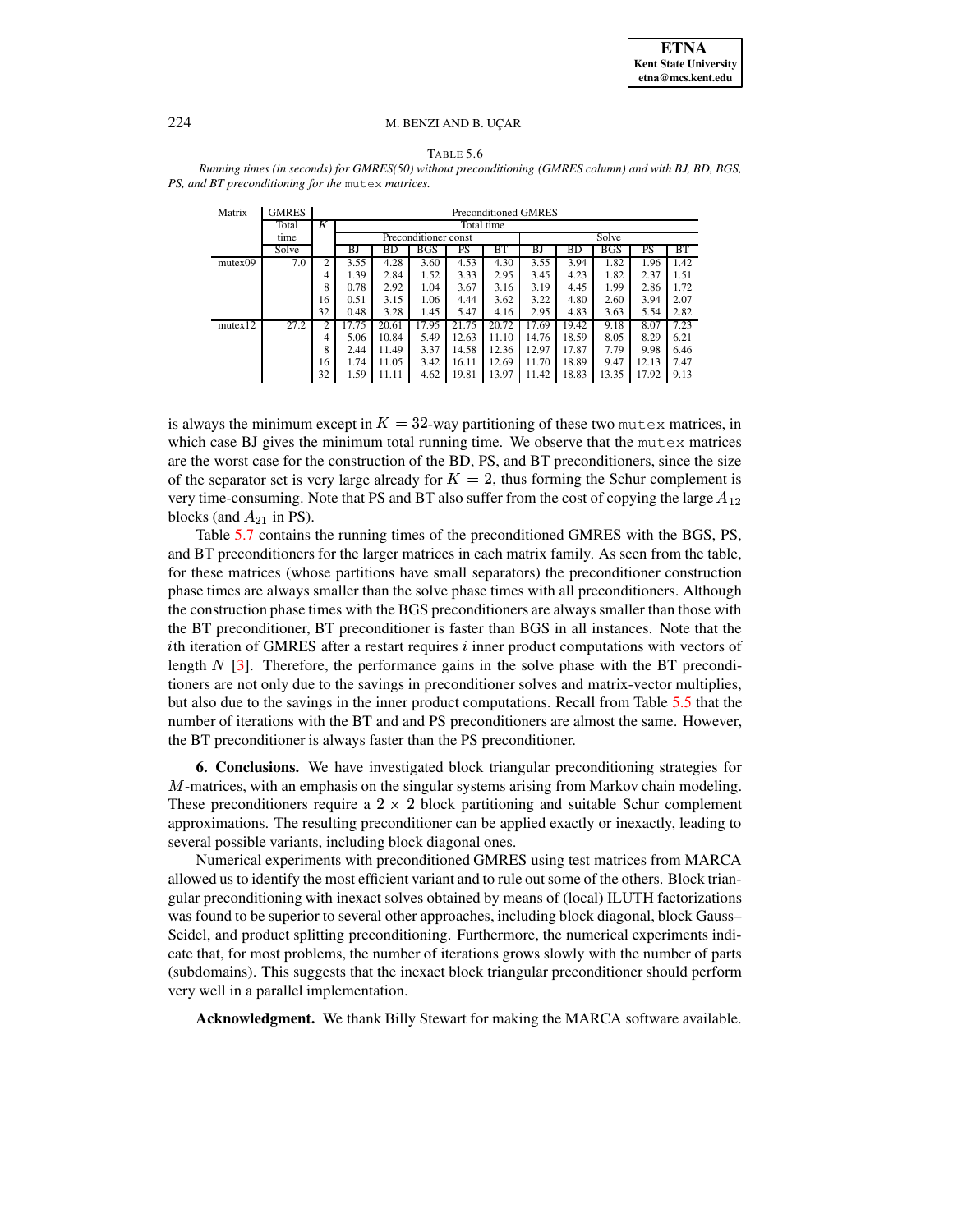

<span id="page-16-13"></span>TABLE 5.7 *Running times (in seconds) for GMRES(50) with BGS, PS, and BT preconditioners for the larger matrices in each family.*

| Matrix     | Κ  | Total time |               |      |            |       |                    |  |  |
|------------|----|------------|---------------|------|------------|-------|--------------------|--|--|
|            |    |            | Precond const |      | Solve      |       |                    |  |  |
|            |    | BGS        | PS            | BT   | <b>BGS</b> | PS    | BT                 |  |  |
| ncd10      | 2  | 1.18       | 1.93          | 1.68 | 19.40      | 5.39  | 4.13               |  |  |
|            | 4  | 1.04       | 1.99          | 1.59 | 15.85      | 6.16  | 4.01               |  |  |
|            | 8  | 1.01       | 2.31          | 1.58 | 33.95      | 7.74  | 3.85               |  |  |
|            | 16 | 1.01       | 3.04          | 1.67 | 45.84      | 12.34 | 4.30               |  |  |
|            | 32 | 1.09       | 4.55          | 2.00 | 71.01      | 20.82 | 5.03               |  |  |
| qnatm $07$ | 2  | 3.68       | 4.18          | 4.04 | 11.43      | 13.62 | $\overline{11.20}$ |  |  |
|            | 4  | 2.34       | 2.98          | 2.71 | 11.69      | 15.12 | 11.02              |  |  |
|            | 8  | 1.66       | 2.53          | 2.04 | 13.23      | 18.73 | 11.23              |  |  |
|            | 16 | 1.34       | 2.75          | 1.84 | 18.07      | 26.62 | 12.13              |  |  |
|            | 32 | 1.30       | 3.72          | 1.96 | 23.85      | 46.35 | 14.73              |  |  |
| tcomm20    | 2  | 0.10       | 0.13          | 0.11 | 0.43       | 0.50  | 0.40               |  |  |
|            | 4  | 0.10       | 0.10          | 0.10 | 0.63       | 0.74  | 0.50               |  |  |
|            | 8  | 0.10       | 0.18          | 0.10 | 0.93       | 1.28  | 0.65               |  |  |
|            | 16 | 0.10       | 0.20          | 0.10 | 1.98       | 2.47  | 0.97               |  |  |
|            | 32 | 0.10       | 0.30          | 0.10 | 5.01       | 8.30  | 2.21               |  |  |
| twod10     | 2  | 7.04       | 7.92          | 7.64 | 10.46      | 10.90 | 8.89               |  |  |
|            | 4  | 6.65       | 7.55          | 7.15 | 12.85      | 14.32 | 10.43              |  |  |
|            | 8  | 4.95       | 6.47          | 5.64 | 14.41      | 18.83 | 11.17              |  |  |
|            | 16 | 4.09       | 6.43          | 4.89 | 16.78      | 30.60 | 13.00              |  |  |
|            | 32 | 3.02       | 7.17          | 4.18 | 18.27      | 53.05 | 13.82              |  |  |

### REFERENCES

- <span id="page-16-10"></span><span id="page-16-8"></span>[1] O. AXELSSON, *Iterative Solution Methods*, Cambridge University Press, New York, NY, USA, 1994.
- [2] C. AYKANAT, A. PINAR, AND U¨ . V. C¸ ATALYU¨ REK, *Permuting sparse rectangular matrices into blockdiagonal form*, SIAM J. Sci. Comput., 25 (2004), pp. 1860–1879.
- <span id="page-16-14"></span>[3] R. BARRETT, M. BERRY, T. F. CHAN, J. DEMMEL, J. DONATO, J. DONGARRA, V. EIJKHOUT, R. POZO, C. ROMINE, AND H. A. VAN DER VORST, *Templates for the Solution of Linear Systems: Building Blocks for Iterative Methods*, SIAM, Philadelphia, PA, 1994.
- <span id="page-16-4"></span>[4] M. BENZI AND T. DAYAR, *The arithmetic mean method for finding the stationary vector of Markov chains*, Parallel Algorithms Appl., 6 (1995), pp. 25–37.
- <span id="page-16-0"></span>[5] M. BENZI, G. H. GOLUB, AND J. LIESEN, *Numerical solution of saddle point problems*, Acta Numerica, 14 (2005), pp. 1–137.
- <span id="page-16-5"></span>[6] M. BENZI, F. SGALLARI, AND G. SPALETTA, *A parallel block projection method of the Cimmino type for finite Markov chains*, in Computations with Markov Chains, W. J. Stewart, ed., Kluwer Academic Publishers, Boston/London/Dordrecht, 1995, pp. 65–80.
- <span id="page-16-7"></span>[7] M. BENZI AND D. B. SZYLD, *Existence and uniqueness of splittings for stationary iterative methods with applications to alternating methods*, Numer. Math., 76 (1997), pp. 309–321.
- <span id="page-16-12"></span>[8] M. BENZI, D. B. SZYLD, AND A. VAN DUIN, *Orderings for incomplete factorization preconditioning of nonsymmetric problems*, SIAM J. Sci. Comput., 20 (1999), pp. 1652–1670.
- <span id="page-16-2"></span>[9] M. BENZI AND M. TU˚ MA, *A parallel solver for large-scale Markov chains*, Appl. Numer. Math., 41 (2002), pp. 135–153.
- <span id="page-16-1"></span>[10] M. BENZI AND B. UC¸ AR, *Product preconditioning for Markov chain problems*, in Proceedings of the 2006 Markov Anniversary Meeting, A. N. Langville and W. J. Stewart, eds., Raleigh, NC, 2006, (Charleston, SC), Boson Books, pp. 239–256.
- <span id="page-16-3"></span>[11] A. BERMAN AND R. J. PLEMMONS, *Nonnegative Matrices in the Mathematical Sciences*, Academic Press, 1979. Reprinted by SIAM, Philadelphia, PA, 1994.
- <span id="page-16-6"></span>[12] P. BUCHHOLZ, M. FISCHER, AND P. KEMPER, *Distributed steady state analysis using Kronecker algebra*, in Numerical Solutions of Markov Chains (NSMC'99), B. Plateau, W. J. Stewart, and M. Silva, eds., Prensas Universitarias de Zaragoza, Zaragoza, Spain, 1999, pp. 76–95.
- <span id="page-16-9"></span>[13] T. N. BUI AND C. JONES, *Finding good approximate vertex and edge partitions is NP hard*, Inform. Process. Lett., 42 (1992), pp. 153–159.
- <span id="page-16-11"></span>[14] T. N. BUI AND C. JONES, *A heuristic for reducing fill in sparse matrix factorization*, in Proc. 6th SIAM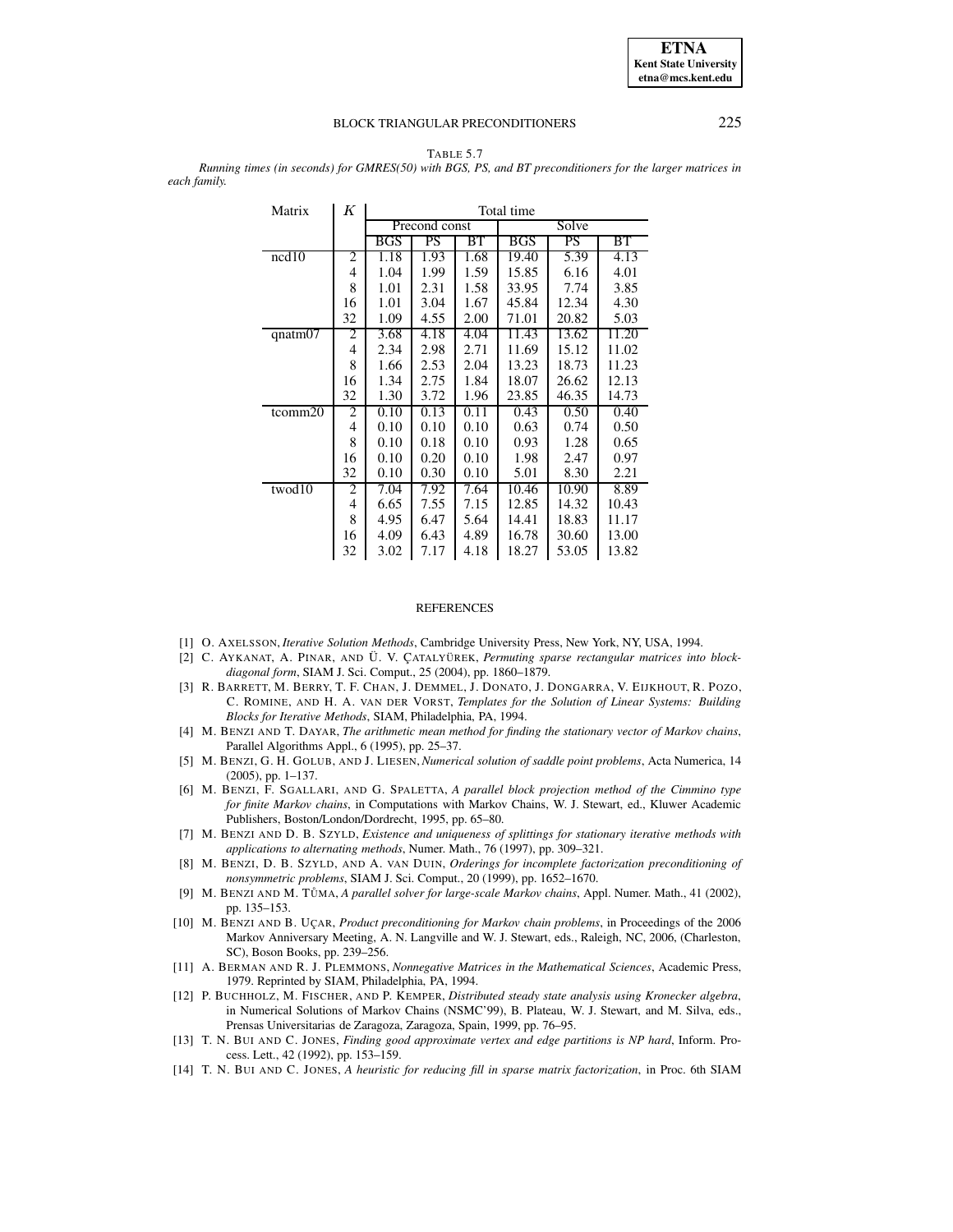Conf. Parallel Processing for Scientific Computing, SIAM, Philadelphia, PA, 1993, pp. 445–452.

- <span id="page-17-24"></span>[15] T. DAYAR AND W. J. STEWART, *Comparison of partitioning techniques for two-level iterative solvers on large, sparse Markov chains*, SIAM J. Sci. Comput., 21 (2000), pp. 1691–1705.
- <span id="page-17-22"></span>[16] P. FERNANDES, B. PLATEAU, AND W. J. STEWART, *Efficient descriptor-vector multiplications in stochastic automata networks*, J. ACM, 45 (1998), pp. 381–414.
- <span id="page-17-17"></span>[17] R. W. FREUND AND M. HOCHBRUCK, *On the use of two QMR algorithms for solving singular systems and applications in Markov chain modeling*, Numer. Linear Algebra Appl., 1 (1994), pp. 403–420.
- <span id="page-17-20"></span>[18] R. W. FREUND AND F. JARRE, *A QMR-based interior-point algorithm for solving linear programs*, Math. Program., 76 (1996), pp. 183–210.
- <span id="page-17-21"></span>[19] M. HAGEMANN AND O. SCHENK, *Weighted matchings for preconditioning symmetric indefinite linear systems*, SIAM J. Sci. Comput., 28 (2006), pp. 403–420.
- <span id="page-17-10"></span>[20] B. HENDRICKSON AND R. LELAND, *A multilevel algorithm for partitioning graphs*, in Supercomputing'95: Proceedings of the 1995 ACM/IEEE conference on Supercomputing (CDROM), New York, NY, USA, 1995, ACM Press, p. 28.
- <span id="page-17-11"></span>[21] B. HENDRICKSON AND E. ROTHBERG, *Improving the run time and quality of nested dissection ordering*, SIAM J. Sci. Comput., 20 (1998), pp. 468–489.
- <span id="page-17-13"></span>[22] I. C. F. IPSEN, *A note on preconditioning nonsymmetric matrices*, SIAM J. Sci. Comput., 23 (2001), pp. 1050–1051.
- <span id="page-17-18"></span>[23] I. C. F. IPSEN AND C. D. MEYER, *The idea behind Krylov subspace methods*, Amer. Math. Monthly, 105 (1998), pp. 889–899.
- <span id="page-17-4"></span>[24] M. JARRAYA AND D. EL BAZ, *Asynchronous iterations for the solution of Markov systems*, in Numerical Solutions of Markov Chains (NSMC'99), B. Plateau, W. J. Stewart, and M. Silva, eds., Prensas Universitarias de Zaragoza, Zaragoza, Spain, 1999, pp. 335–338.
- <span id="page-17-12"></span>[25] G. KARYPIS AND V. KUMAR, *A fast and high quality multilevel scheme for partitioning irregular graphs*, SIAM J. Sci. Comput., 20 (1998), pp. 359–392.
- <span id="page-17-25"></span>[26] G. KARYPIS AND V. KUMAR, *MeTiS: A software package for partitioning unstructured graphs, partitioning meshes, and computing fill-reducing orderings of sparse matrices version 4.0*, University of Minnesota, Department of Computer Science/Army HPC Research Center, Minneapolis, MN 55455, September 1998.
- <span id="page-17-5"></span>[27] W. J. KNOTTENBELT AND P. G. HARRISON, *Distributed disk-based solution techniques for large Markov models*, in Numerical Solutions of Markov Chains (NSMC'99), B. Plateau, W. J. Stewart, and M. Silva, eds., Prensas Universitarias de Zaragoza, Zaragoza, Spain, 1999, pp. 58–75.
- <span id="page-17-26"></span>[28] J. A. MEIJERINK AND H. A. VAN DER VORST, *An iterative solution method for linear systems of which the coefficient matrix is a symmetric M-matrix*, Math. Comp., 31 (1977), pp. 148–162.
- <span id="page-17-2"></span>[29] C. D. MEYER, *Stochastic complementation, uncoupling Markov chains, and the theory of nearly reducible systems*, SIAM Rev., 31 (1989), pp. 240–272.
- <span id="page-17-6"></span>[30] V. MIGALLÓN, J. PENADÉS, AND D. B. SZYLD, *Experimental studies of parallel iterative solutions of Markov chains with block partitions*, in Numerical Solutions of Markov Chains (NSMC'99), B. Plateau, W.J. Stewart, and M. Silva, eds., Prensas Universitarias de Zaragoza, Zaragoza, Spain, 1999, pp. 96–110.
- <span id="page-17-14"></span>[31] M. F. MURPHY, G. H. GOLUB, AND A. J. WATHEN, *A note on preconditioning for indefinite linear systems*, SIAM J. Sci. Comput., 21 (2000), pp. 1969–1972.
- <span id="page-17-7"></span>[32] B. PHILIPPE, Y. SAAD, AND W. J. STEWART, *Numerical methods in Markov chain modeling*, Oper. Res., 40 (1992), pp. 1156–1179.
- <span id="page-17-19"></span>[33] A. PINAR AND B. HENDRICKSON, *Partitioning for complex objectives*, in Proceedings of the 15th International Parallel and Distributed Processing Symposium (CDROM), Washington, DC, USA,, 2001, IEEE Computer Society, p. 121.
- <span id="page-17-23"></span>[34] P. K. POLLET AND S. E. STEWART, *An efficient procedure for computing quasi-stationary distributions of Markov chains with sparse transition structure*, Adv. in Appl. Probab., 26 (1994), pp. 68–79.
- <span id="page-17-8"></span>[35] Y. SAAD, *Preconditioned Krylov subspace methods for the numerical solution of Markov chains*, in Computations with Markov Chains, W. J. Stewart, ed., Kluwer Academic Publishers, Boston/London/Dordrecht, 1995, pp. 65–80.
- <span id="page-17-15"></span><span id="page-17-0"></span>[36] Y. SAAD, *Iterative Methods for Sparse Linear Systems*, 2nd ed., SIAM, Philadelphia, PA, 2003.
- <span id="page-17-9"></span>[37] Y. SAAD AND M. H. SCHULTZ, *GMRES: A generalized minimal residual algorithm for solving nonsymmetric linear systems*, SIAM J. Sci. Stat. Comput., 7 (1986), pp. 856–869.
- [38] H. SCHNEIDER, *Theorems on -splittings of a singular -matrix which depend on graph structure*, Linear Algebra Appl., 58 (1984), pp. 407–424.
- <span id="page-17-16"></span>[39] V. SIMONCINI AND D. SZYLD, *Recent computational developments in Krylov subspace methods for linear systems*, Numer. Linear Algebra Appl., 14 (2007), pp. 1–59.
- <span id="page-17-1"></span>[40] W. J. STEWART, *MARCA Models: A collection of Markov chain models*.
- URL http://www.csc.ncsu.edu/faculty/stewart/MARCA Models/MARCA Models.html.
- <span id="page-17-3"></span>[41] W. J. STEWART, *Introduction to the Numerical Solution of Markov Chains*, Princeton University Press, Princeton, NJ, 1994.